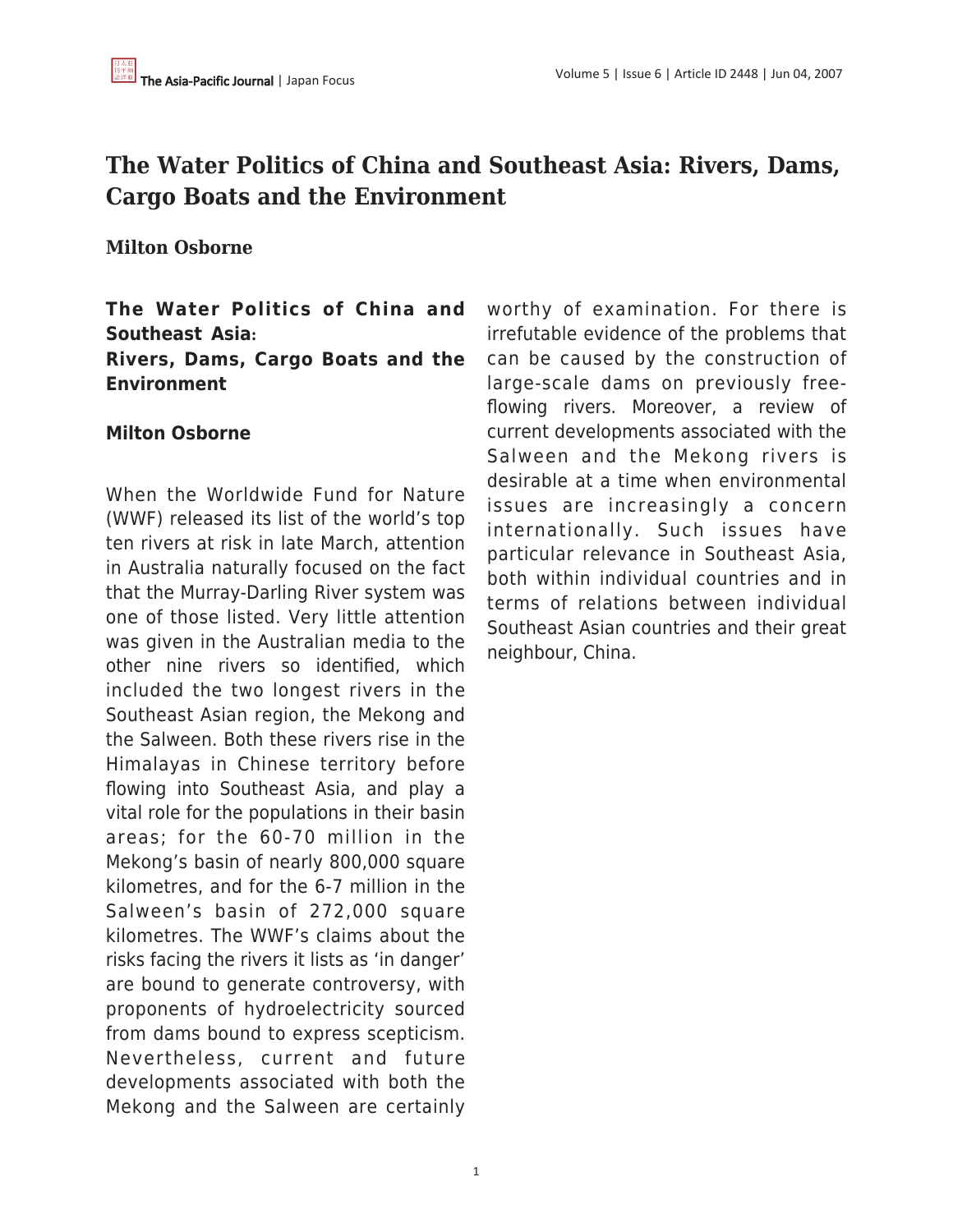



In two Lowy Institute Papers, River at risk: the Mekong and the water politics of China and Southeast Asia (2004), and, The paramount power: China and the countries of Southeast Asia (2006), I discussed the many and complex range of relationships evolving between China and its Southeast Asian neighbours. These relationships are multifaceted, involving politics, in the broadest sense, trade and economics, particularly as these relate to energy, and increasingly, for the mainland states, present and future environmental issues. A striking feature of all these relationships is the rapid pace of developments, so that snapshots of events taken at a particular moment rapidly become out-of-date. In this paper, and against that fast-changing background, I concentrate on two prominent current issues, principally involving China, Burma (Myanmar), and Thailand, and the Mekong and the Salween, as trans-national rivers.

The first of these issues relates to the controversies associated with plans for the construction of dams on the Salween River, the last free-flowing river in Southeast Asia; the second to developments associated with the greatly increased navigation of the Mekong River now taking place between southern Yunnan and northern Thailand. In the case of the Mekong, it is important to recognise that the rapid changes that have taken place in connection with navigation of the river should be seen as part of the much greater prospective changes to the river as a whole. These include the continuing program of dam construction being undertaken in China and new proposals which are contemplated in studies undertaken by the Mekong River Commission (MRC), the World Bank (WB) and Asian Development Bank (ADB). Additionally, developments associated with various tributaries of the Mekong are a cause for concern. (These latter issues associated with the Mekong, and which are separate from the navigation developments, are discussed briefly in the Appendix to this paper.)

Long neglected outside the circles of advocacy Non-Governmental Organisations (NGOs), the environment has increasingly become an issue of political importance in Southeast Asia and, now, in China. While it would be an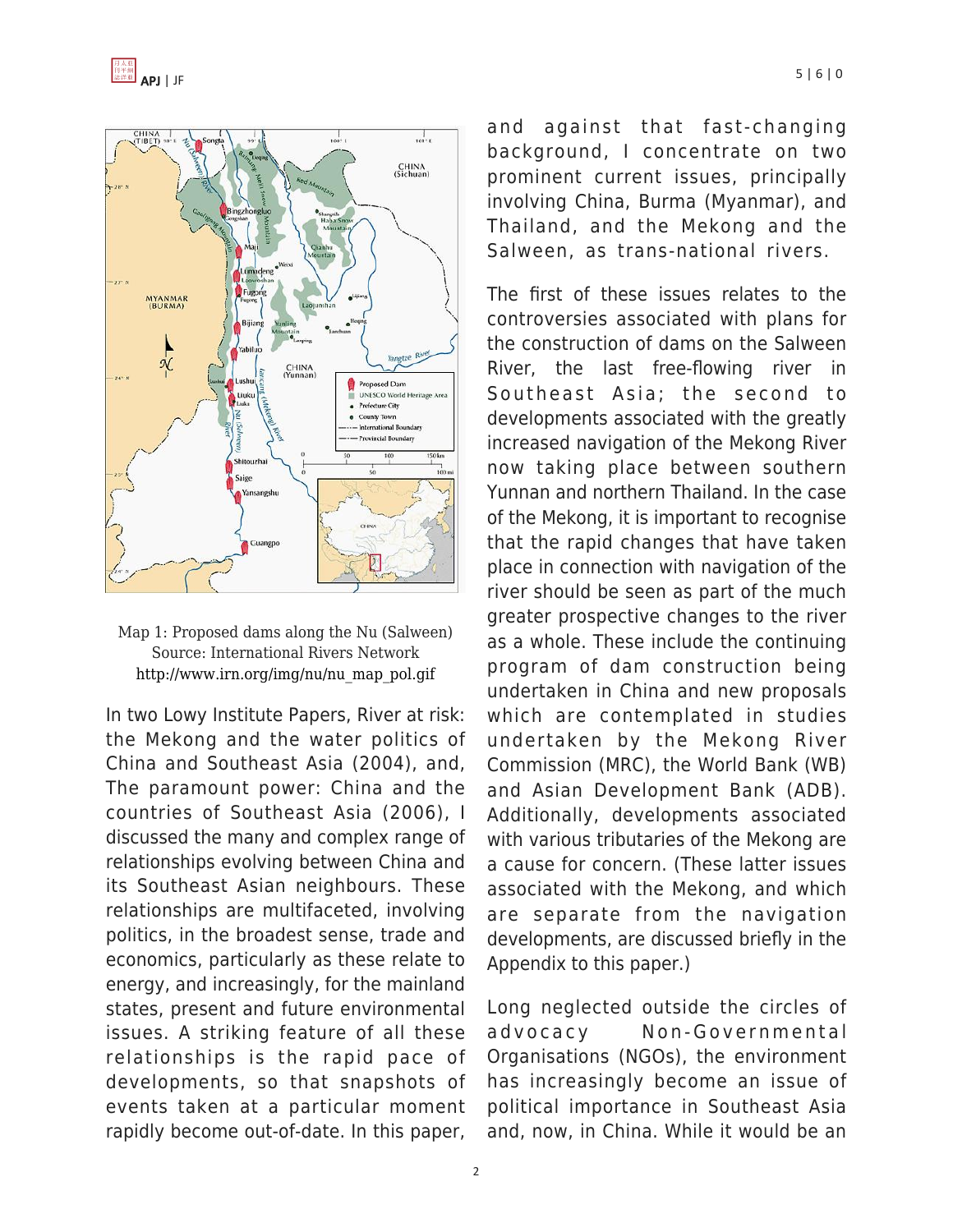

exaggeration to suggest that environmental concerns can, by themselves, determine government policy, there is no doubt that they have an importance that plays a part in decision-making, as demonstrated in the accounts that follow. The salience of this observation is given weight by the emphasis placed on environmental issues by the Chinese premier, Wen Jiabao, in his recent address to the National People's Congress on 5 March 2007, when he said, 'We must make conserving energy, decreasing energy consumption, protecting the environment and using land intensively the breakthrough point and main fulcrum for changing the pattern of economic growth.' And in Thailand, a country which receives detailed attention in this paper, the environmental movement has played an increasingly active and politically important role for well over a decade, particularly in constraining the government from developing further dams to produce hydroelectric power within Thai territory.

### **The Salween**

Like the Mekong, the Salween River rises in Eastern Tibet at a height above 4,000 metres, where for several hundred kilometres it runs parallel to both the Mekong and the Yangtze, forming part of what is known as the 'Three Parallel Rivers' region. After passing through Yunnan, where it is known as the Nu Jiang, or 'Angry River', a reflection on the speed of its flow, it enters and flows through Burma. For a distance of some 120 kilometres during its passage through Burma it forms the national boundary between Burma and Thailand. It then resumes its course through Burma alone, finally emptying into the Gulf of Martaban at Moulmein. (For the purposes of this paper, I refer to the river under discussion as the 'Salween', when discussing its entire length and that section which flows through Burma and beside Thailand. I use the name 'Nu', or 'Nu Jiang' when discussing the river and its course in China. The river is also known as the 'Thanlwin' within Burma, a usage restricted to that country, but sometimes appearing in news reports generated in Burma but carried elsewhere.)

Although the second longest river flowing through Southeast Asia, the Salween at an approximate total length of 2,800 kilometres – this length is disputed, with some estimates giving its length as 3,200 kilometres – is much shorter than the Mekong (4,900 kilometres). The topography of the regions through which the Salween flows is sharply different from much of what exists along the Mekong's course, particularly after the latter leaves China when it flows through a largely flat, immediately surrounding landscape. Until it reaches its delta in Burma, the Salween flows almost entirely through sharply rising gorges on either side of its banks. In Tibet and western Yunnan some of these gorges rise to a height of 3,000 metres above the river. Even in the region where the Salween flows between Burma and Thailand, where the height of the surrounding gorges is much reduced, the topography is such that it still provides an ideal physical setting for dam construction.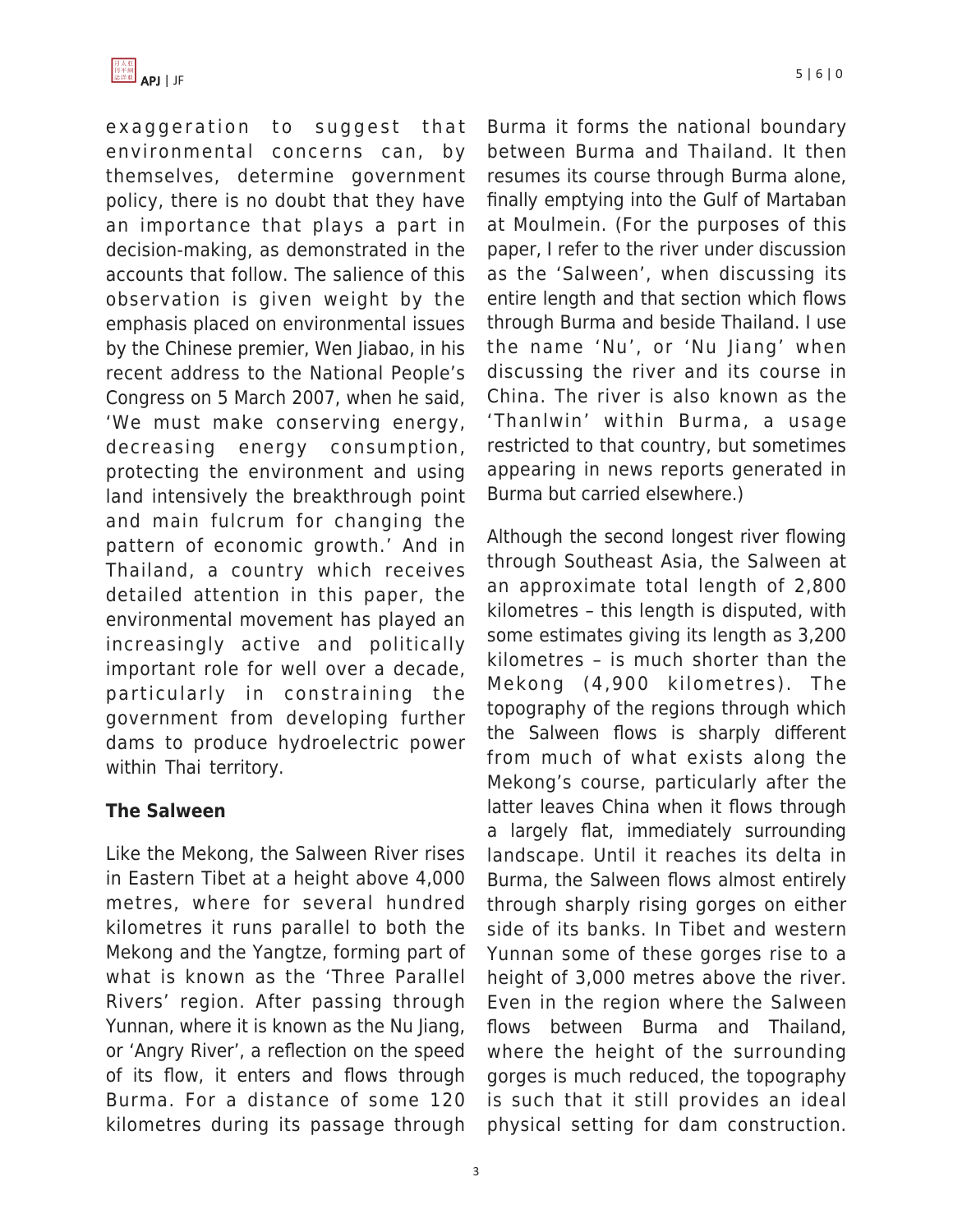

(See Photograph 1 of the Salween taken at Ban Sam Laep, on the left [Thai] bank, where the river forms the boundary between Thailand and Burma.)



Photograph 1: Salween at Ban Sam Laep

Of great importance to any discussion of the Salween's future as a prospective site for a series of dams is the rich biodiversity existing along its entire course. In addition there is a remarkably diverse set of minority ethnic population groups in the regions through which it flows, both in China and Burma. Indeed, the presence of ethnic minorities along the Salween in Burma has been the touchstone for the vigorous opposition to the plans for the construction of dams on the river from a varied range of advocacy NGOs, most particularly in Thailand. Both in Burma and in China there is concern among human rights advocates that dam building will lead to the displacement of populations. And this prospect, as discussed later, is seen by critics of the Burmese regime as yet another example of that government's efforts to impose control over dissident minorities.



Map 2: Potential dam sites of the Salween River

Among advocacy NGOs concerned with environmental issues there has been considerable focus on the Three Parallel Rivers region already mentioned. This area was inscribed on the list of World Heritage sites in 2003 for its identity as the 'epicentre of Chinese biodiversity' which is 'also one of the richest temperate regions of the world in terms of biodiversity'. On the basis of a map published by the International Rivers Network, the designated Heritage area does not include the Nu itself, but rather is located close to the river's right, or western bank, as well as taking in areas further east, close to the Mekong and the Yangtze. (See Map 1 entitled 'Proposed dams along the Nu (Salween)', showing the course of the Nu and the sites of proposed dams in China.)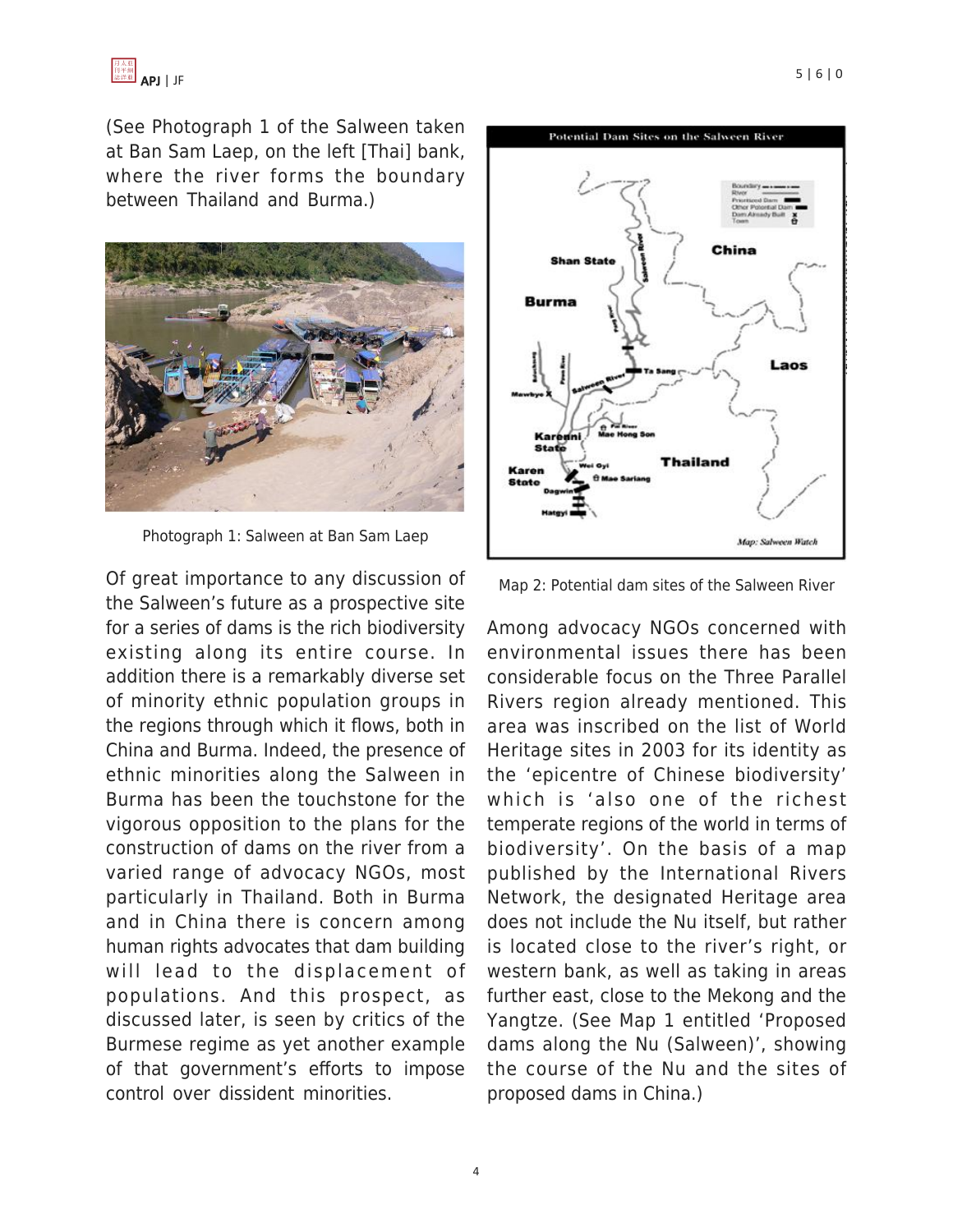

In both Burma and Thailand, areas bordering the Salween are rich in reserves of teak. And as is the case with the Mekong, the Salween is a major source of fish -- many of which are migratory -- for the populations living by or close to it, particularly in the rich agricultural region of its delta.

#### **What is planned, and why?**

The possibility of constructing dams on the Salween River to generate hydroelectric power has been under discussion for some time, certainly for well over a decade. The plans under discussion fall into two categories: those for dams to be constructed in China, and those to be constructed either within Burma or on that section of the Thai-Burma border formed by the river. For the moment, and as detailed below, substantial uncertainty remains as to just how many of the dams will actually be built. What is more clear are the reasons why there are plans to build them, and why these plans have excited opposition. In the case of the dams projected for the Nu in China, the available evidence suggests that these have been conceived in the planners' minds essentially for the provision of power to industry within Yunnan province.

While Yunnan province, with its high concentration of minority peoples, was neglected by the Chinese central government for many years, it is now seen as an important region in Beijing's 'Develop the West' strategy. And in this regard, it is now targeted for industrial development, particularly around the provincial capital, Kunming. Developing dams on the Nu for hydropower accords with the reasons behind the construction of the dams that have already been built or are under construction on the Mekong. (The dam currently under construction at Jinghong, in southeastern Yunnan, will be an exception to this general rule since it is designated to supply power to Thailand when completed.)

Among the dams planned for Burma, or on the Thai-Burma border, two are to be located in the Shan State. One will be at Tasang — which may consist of two linked reservoirs — while another, so far simply designated as the 'Upper Thanlwin hydropower project,' will be constructed further north on the river. Its exact location has not been given in news reports. Both are projected to be connected to the Mekong Power Grid, a project promoted as one of the programs developed within the Greater Mekong Subregion (GMS) forum, with the backing of the ADB. Under this program, power generated by dams in Burma, China and Laos will supply electricity to Thailand and Vietnam. The dams planned for construction on the Thai-Burma border, at Wei Gyi and Dagwin, and possibly Hutgyi (also transliterated as Hut Gyi and Hatgyi), are projected to supply power to an even larger grid, the ASEAN Power Grid, a plan embraced by ASEAN with the goal of supplying electric power from a grid serving all ten member countries by 2011.

### **China**

Details of China's current plans for dams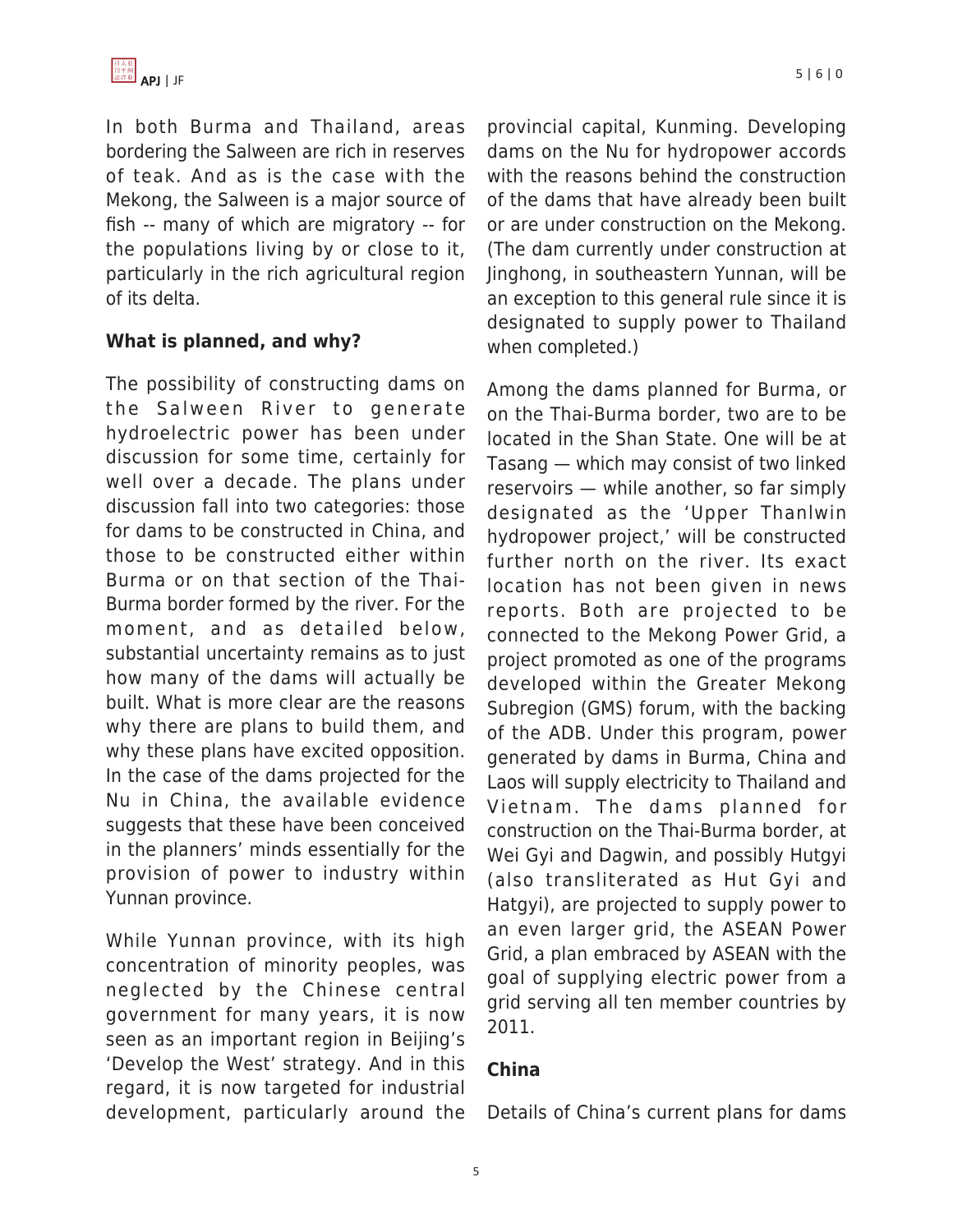

on the Nu Jiang are not readily accessible, and the status of these plans is made more uncertain because of the lack of public information about the extent to which they are under reconsideration. The fact that there is this lack of information and uncertainty about Chinese plans is not surprising and conforms to a similar state of affairs in the early stages of the planning for dams on the Mekong. In the case of the Chinese dams on that river, very little was known about them outside of China until more than a decade after construction began on the first dam in the 1980s. This state of affairs reflects a Chinese view that it has no obligation to make public statements about developments within its own territory until a time of its own choosing. The account that follows is therefore open to qualification if and when new information becomes available.

It appears that a detailed proposal to build 13 dams on the upper section of the Nu was first put forward in 1999, by the State Development and Reform Commission. This were then elaborated in August 2003, when officials in Yunnan put forward plans which were subsequently approved by the central government. The absence of information about the dams outside China was made strikingly clear when former Thai Prime Minister Thaksin admitted in December 2003, at a time when there was much public discussion about China's plans for 13 dams on the Nu, that he had no knowledge of China's intentions. With the announcement of the plans it became clear that several of the dams would be located close to the Three Parallel Rivers heritage region, and their construction was set to involve the relocation of some 50,000 people.

To the considerable surprise of outside observers, the announcement that dams would be built on the Nu brought an unprecedented series of protests from within China itself, including from the Chinese Academy of the Sciences, two prominent Chinese NGOs, the China Environmental Culture Association and Green Watershed, as well as some prominent individuals. And an even greater surprise followed, given China's poor record on showing concern for environmental issues, when the Chinese premier, Wen Jiabao, announced at the beginning of April 2004 that the plans to build 13 dams would not proceed and that the project was to be reconsidered. Nevertheless, and without any further official statements having been made, a range of reports suggested that plans remained for four dams to be built on the Nu. In the absence of official statements it is necessary to rely on press reports in an effort to identify which dams were still likely to be built. And it may be that five, rather than four dams, will still be built.

So, despite the unavailability of firm information about China's plans, it would certainly be wrong to assume that they have been completely shelved. There is evidence that officials in Yunnan were not reconciled to the announcement by Premier Wen, at least in the period shortly after he made it. According to an Associated Press report from 9 April 2004, the director of the Nu River Power Bureau in Yunnan, Li Yunfei, stated that he had not heard of any changes to the plans to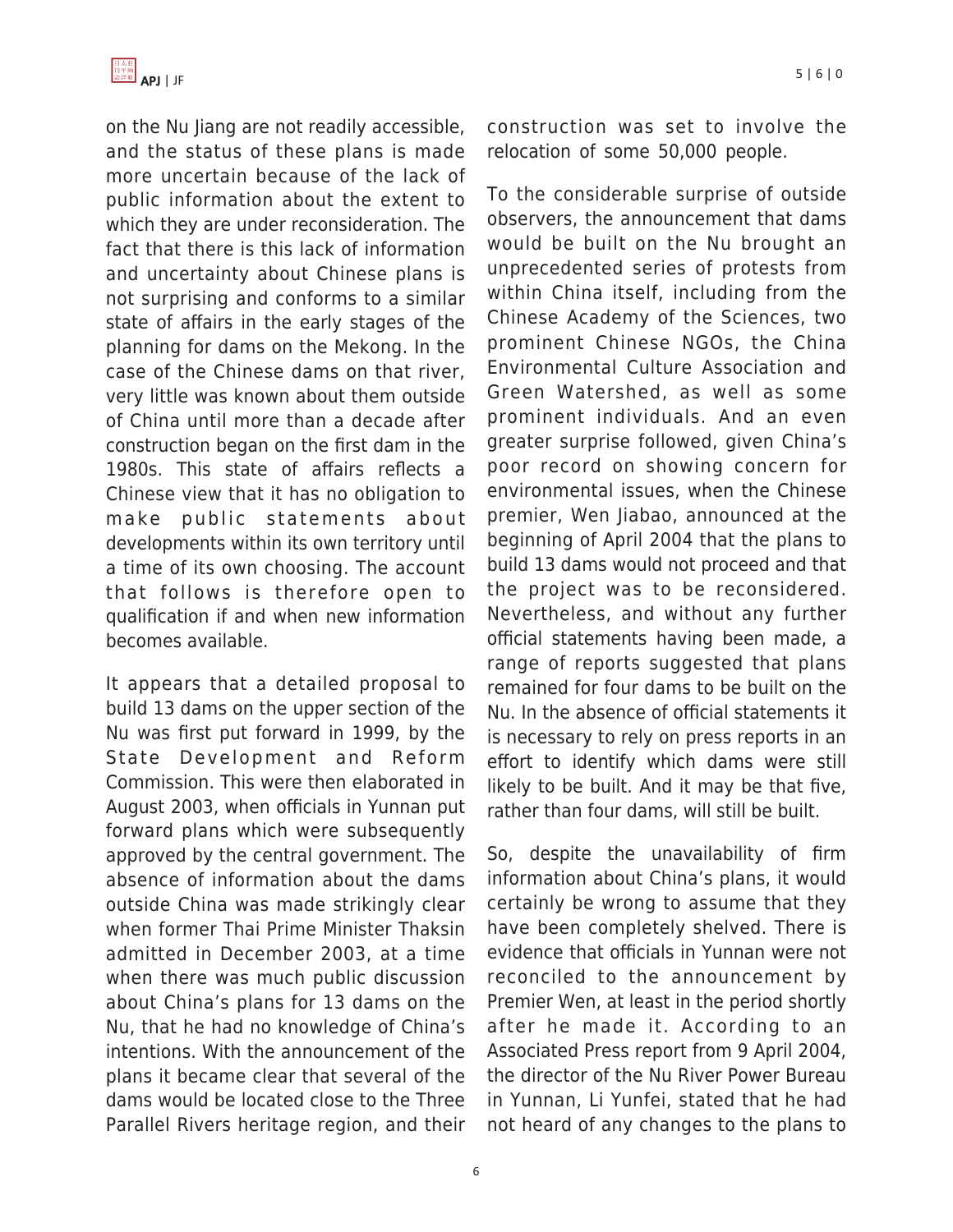construct dams. While this may only suggest that decisions taken in Beijing sometimes reach outlying provinces very slowly, there are other indications that preliminary preparations, at least, continue along the course of the river.

A detailed report of a journey along the course of the Nu in China in 2006 makes clear that preparations of various kinds, apparently linked to future dam construction, continue to be made. Published in the online journal, The Irrawaddy, of 28 February 2007, Rudy Thomas gives an account of visiting 12 of the 13 sites originally designated as dam sites. Despite his reference to having visited 12 sites, Thomas in his article only refers specifically to activities at five sites as he travelled upstream from just above the Burmese border with China: these sites were at Yan San Shu, Saige, Abilou (this toponym is clearly a misprint for Yabilou), Maji and Songta. At none of these sites was actual dam construction taking place, in the sense that dam walls were being erected. Rather, what Thomas describes appears to be work preliminary to construction, such as core sampling, road construction and tunnelling.

In his article Thomas provides information on the planned size of two of the dams, those at Maji and Songta, that is consistent with the details provided by the International Rivers Network, by far the most active of all international advocacy NGOs in relation to river issues (see Table 1). At Maji, located 'north of the riverside town of Fugong', the planned dam will have a 300 metre high wall and will displace 20,000 people. While at Songta, 'just north of the border that separates the Nu River Prefecture and the Tibetan Autonomous Region', the planned dam's wall will be 307 metres high, with a reservoir stretching back 80 kilometres. If these details are correct, the two proposed dams are very large, with dam walls roughly the same height as the Xioawan dam currently under construction on the Mekong. The dam at Xioawan is frequently spoken of as set to be the second largest dam in China after the Three Gorges dam on the Yangtze. Another very recent reference to the Chinese dams on the Nu, in Asia Sentinel, states that Chinese construction crews 'began the first efforts to dam the river this week', that is, in the last week of February 2007. Without further information, it remains unclear whether this report adds to the information provided by Thomas, or whether the reference is essentially to continuing preliminary construction works.

In contrast to the sizeable body of literature that exists discussing, and frequently condemning, the Chinese dams built on the Mekong for their predicted long-term detrimental environmental effects on the countries downstream of China, there has so far been little material published that analyses what dams built on the Nu will mean for the countries downstream of China: Burma and Thailand. The suggestion in the Asia Sentinel article cited above that the Chinese dams 'are expected to raise government hackles in Rangoon', is not borne out by other similar information or judgments. Given Burma's extremely close relations with China, on which it is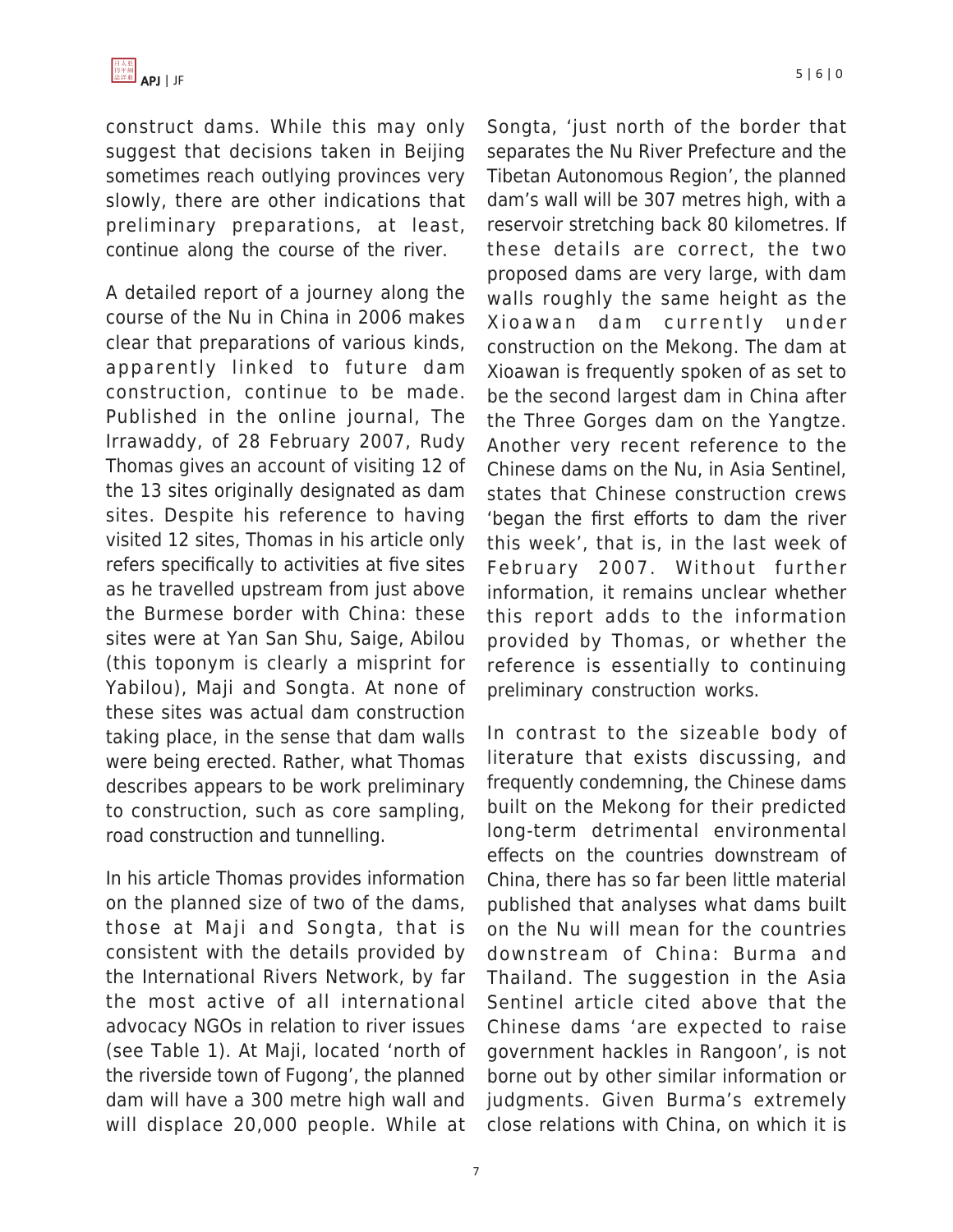dependent in so many ways, it seems unlikely that the Burmese government would express a critical view of Chinese intentions, even if it did, indeed, hold concerns about the dams. At the same time, while NGOs which take an active role in relation to the proposed dams for Burma and Thailand make passing reference to possible developments in China, they have not developed arguments dealing with the possible effects of the Chinese dams in the downstream regions in the same manner as has been done in relation to the Mekong, and the effects on the countries downstream of China. Nevertheless, and when, as seems most likely, at least four dams will be built on the Nu, it is reasonable to expect that there will be more vocal and developed criticism from advocacy NGOs, particularly in Thailand. This criticism is likely to be directed both at the possibility that Chinese dams will affect fish stocks in the river and at the human rights issues involved in population displacement.

There is little basis on which to assess China's likely reaction to the protests that have been lodged in relation to the dangers to the heritage status of the proposed dams to be built in the Three Parallel Rivers region. As already noted, these protests have come from within China as well as from external bodies. The concerns expressed by the World Conservation Union were probably the most important of those coming from organisations outside China and which were considered at the twenty-ninth meeting of the World Heritage Committee meeting in Durban, in 2005. At that meeting the World Heritage Committee agreed to send 'a reactive monitoring mission' to evaluate the 'progress made on the conservation of the property', and to 'assess the impact of planned dams on the outstanding universal values of the site, its integrity and downstream communities'.

Before the monitoring mission made its visit to the Three Parallel Rivers region, China submitted a statement to the World Heritage Committee, in January 2006, which stated that there were no plans for dams in the eight areas that make up the World Heritage site. The statement noted, however, that plans had been developed for hydropower stations (dams) adjacent to the site. Of these hydropower stations, to a total of 17, three were being considered for the Nu, with the others under study for the Jinsha (the upper reaches of the Yangtze) and the Lancang (Mekong) Rivers.

Following their visit to the Three Parallel Rivers region, the two-person monitoring team, composed of a representative each from UNESCO and the World Conservation Union, reported that the Chinese authorities with whom they consulted indicated an intention to reduce the area of the heritage area that had been inscribed on the World Heritage List in 2003 by approximately 20%, and more particularly that:

> While the Mission noted the repeated commitment of accompanying officials to applying stringent Chinese laws and policies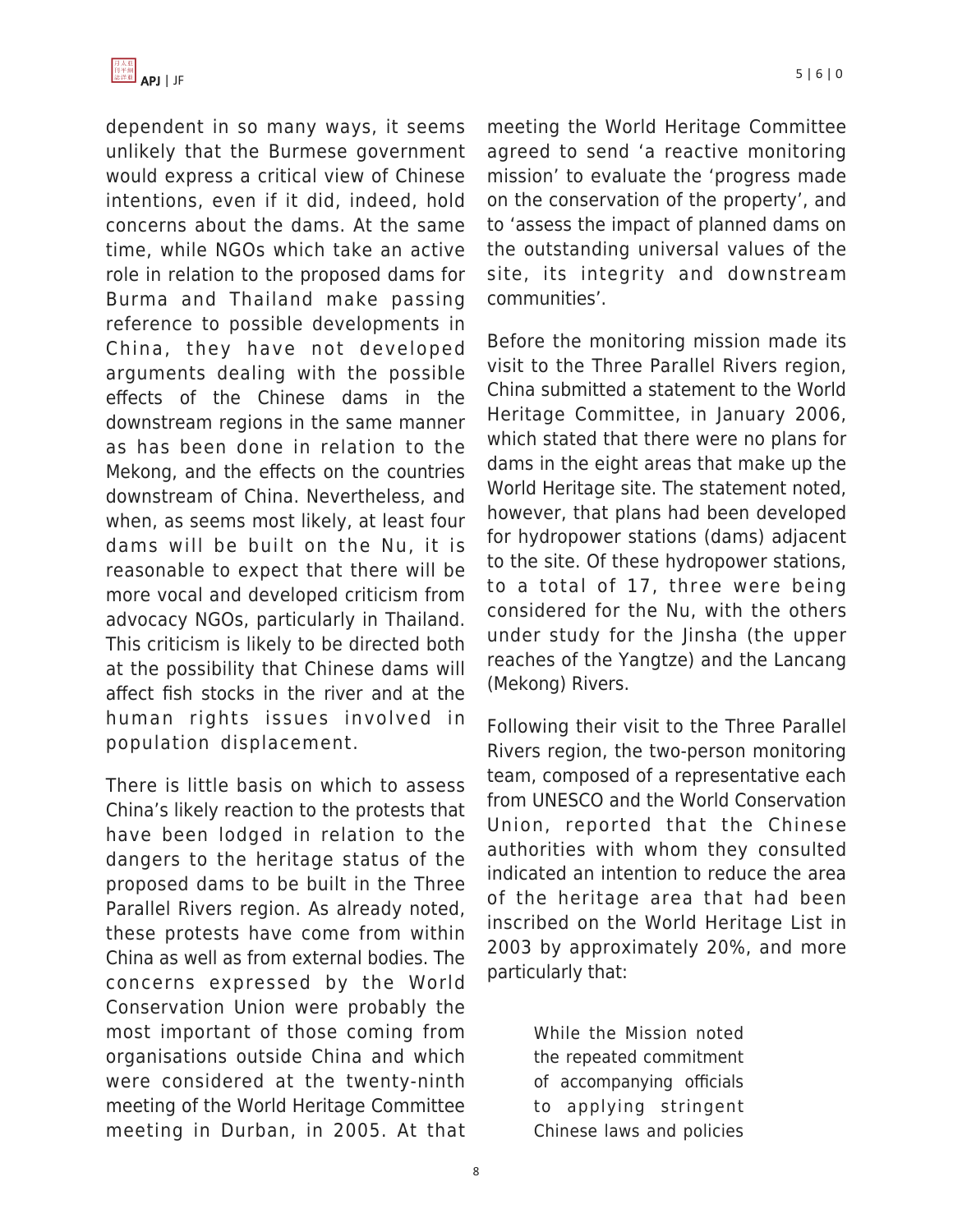

towards protection of the World Heritage Site, the evidence of intrusions from mining, tourism and proposed changes to inscribed boundaries and the lagging release of hydrodevelopment plans, continues to raise concerns about the future integrity of the inscribed property. The existing mining operations within some of the inscribed properties also suggest the possibility of listing the property on the List of World Heritage in Danger.

At the Thirtieth Session of the UNESCO World Heritage Committee, in July 2006, and in the light of the monitoring mission's report, the committee noted that although Chinese officials had given assurances that any future dams would not affect the World Heritage Site, this could not be corroborated since the mission's members were not given any Environmental Impact Assessments or maps relating to the proposed dams that China intends to build. In addition, 'evidence from maps, the inspection of hydro-power development exploratory works, unclear boundaries and advice on proposed dams in the vicinity of the World Heritage property suggest that direct and indirect impacts of dam construction on the property may be considerable'. Concluding that China's positive conservation measures 'are regrettably overshadowed by grave concerns about

the, as-yet unreleased, plans for hydrodevelopment', the Committee called on China to submit a report by 1 February 2007 giving details on its plans for dams within the Site area.

To date, I have not been able to find evidence that China has submitted the report the UNESCO committee requested. A lengthy report in the China Youth Daily of 17 July 2006 suggested that there was disagreement between national and local authorities about the possibility of building dams in the Three Parallel Rivers region, and that no 'national approval' had been given for the construction of dams on the Nu. If reports such as those already noted suggesting, at the very least, that preparatory work for dam construction is already taking place are correct, this could be taken to mean that concerns to develop hydropower have trumped conservation considerations. If so, there is the likelihood that China will endeavour to retain the Three Parallel Rivers region's heritage classification by excising the areas closest to the Nu, and other rivers from it. Whether this will be acceptable to the UNESCO Committee is difficult to assess, as is the degree of Beijing's concern not to alienate international feeling as the 2008 Olympics draw ever nearer. The China Youth Daily reporter chose to be optimistic in concluding his article cited above with the comment that:

> In the end the World Heritage Convention (sic) did not use its 'yellow card,' giving everyone a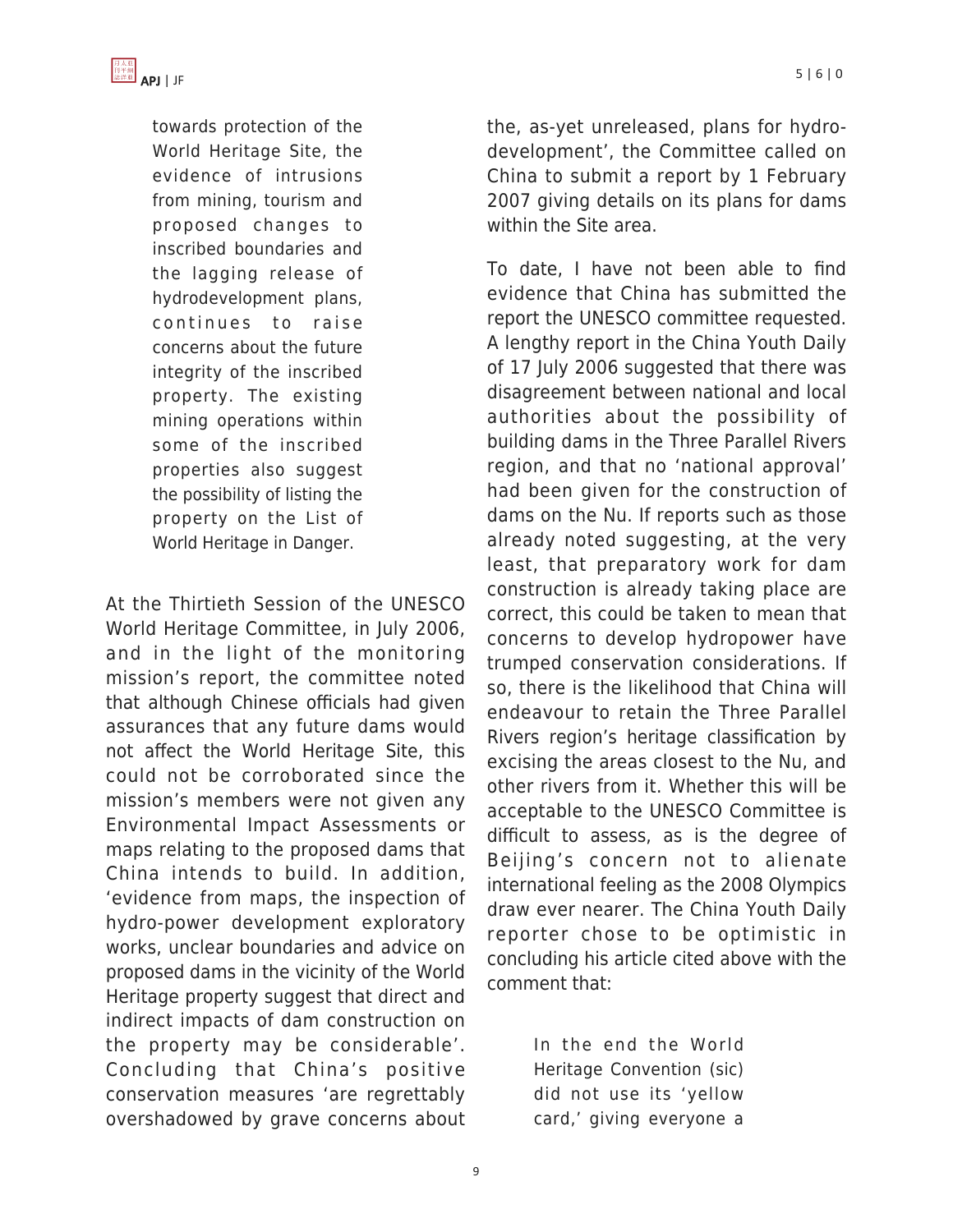



chance to rest a little easier, though we hope that at the next convention we will hear some good news about the Three Parallel Rivers Region.

Yet to conclude in this Panglossian fashion that 'all is for the best in this best of all possible worlds' may neither be justified, nor a reliable index of central government thinking on environmental issues. The World Heritage Committee appears to act in an essentially apolitical fashion in placing sites on its endangered list, and there is no certainty that it will not be ready to act in the same way in relation to the Three Parallel Rivers region. At the same time, and just as Wen Jiabao's decision in 2004 to halt plans for the construction of 13 dams on the Nu was a surprise to many observers, the emphasis placed by the Chinese premier on environmental questions in his recent address to the National People's Congress on 5 March suggests that it cannot now be assumed that the central government will simply disregard the World Heritage Committee's concerns.

### **Thailand**

Until the overthrow of the Thaksin government in September 2006, Thailand was deeply involved in planning for the construction of five dams on the Salween -- three in Burma and two on the border between the two countries -- after the river flowed out of China. This involvement reflected Thailand's growing energy needs and concerns on the part of its Electricity Generating Authority (EGAT) to avoid building dams in Thailand itself, where they had become a highly controversial issue. Discussions about these dams began in 1994 when Thailand signed a preliminary agreement to purchase electricity from dams on the Salween that would be built in Burma. (Prospective sites for dams on the Salween are shown in Map 2.)

It was not until December 2005 that EGAT and the Burmese Ministry of Electric Power signed a Memorandum of Agreement for the construction of a dam at Hutgyi, in Burma, as the first of five planned dams on the Salween, either in Burma or on the Thai-Burma border. Later, in September 2006, EGAT was reported as finally formalising plans for the five dams, and as having stated that previous plans were being discarded since they could have been regarded as Thai interference in Burma's domestic affairs. Under the December 2005 agreements between Thailand and Burma, preliminary plans were drawn up for dams that would be constructed at Hutgyi, Tasang, and a further unnamed location in Shan State, in Burma, and at Weigyi and Dagwin, where the river runs between Burma and Thailand. With an estimated total cost of US\$10 billion, the dams were projected to be able to produce 10-15,000 MW of power, with Thailand receiving up to 90% of the energy produced. The remaining 10% generated was to be provided free to Burma. As of August 2006 an agreement was in place for the first dam to be built at Hutgyi by the major Chinese construction firm, Sinohydro, partly with Chinese funding, with work set to begin in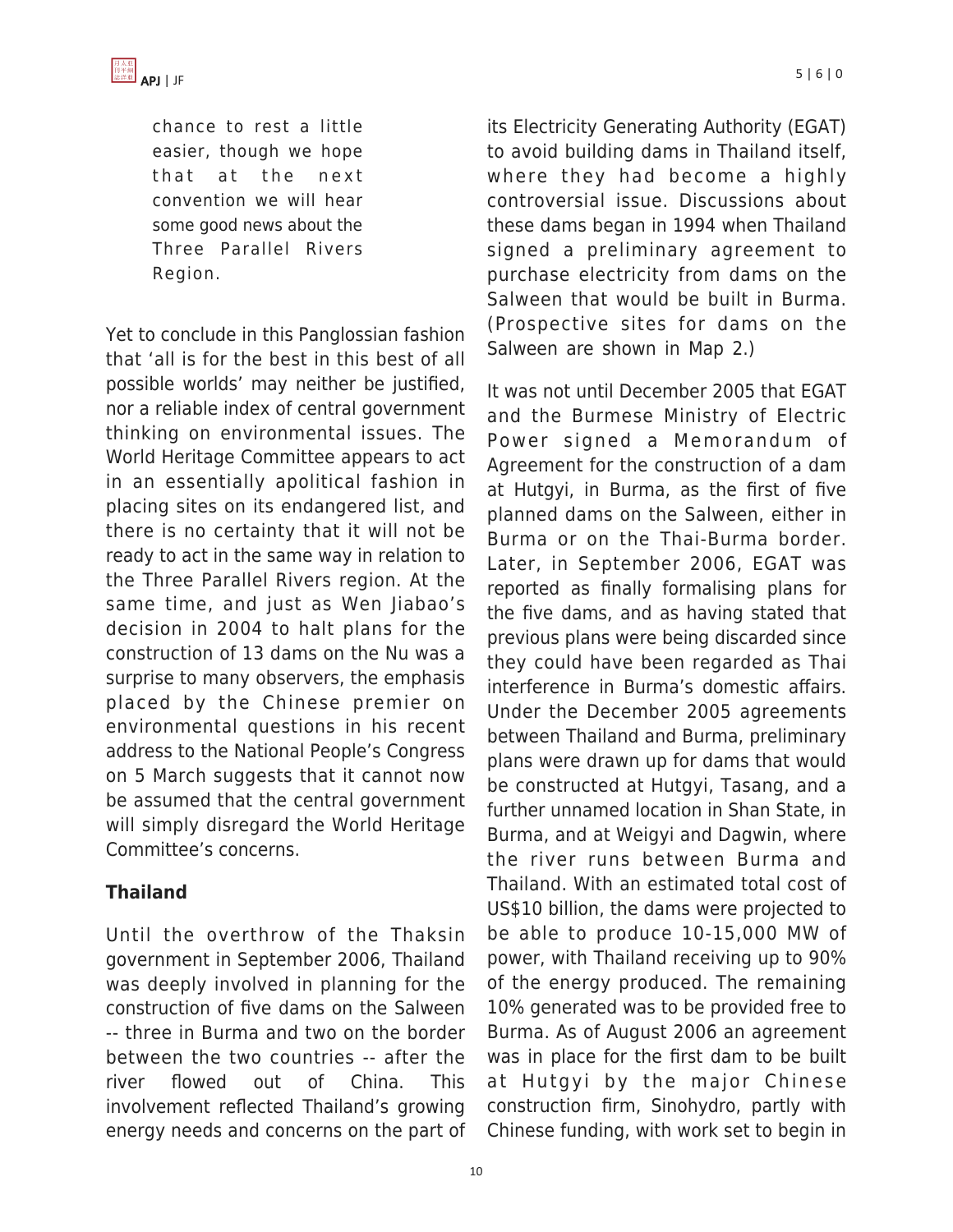

### December 2007.

The plans for the Salween dams, as they stood before the overthrow of the Thaksin government in September 2006, attracted vigorous criticism from advocacy NGOs, particularly those concerned with human rights, but also in relation to environmental issues. Prominent opposition political figures, such as former chairman of the Thai Senate Foreign Relations Committee, Kraisak Choonhavan, were also active in condemning the planned dams. The Tasang dam will, when constructed, be the largest dam in Southeast Asia, with a wall rising 228 metres and the capacity to generate 7,100 MW. During 2006 preliminary roadworks for access to the dam site at Tasang were carried out by a Thai real estate and construction firm, MDX. Now, in April 2007, reports have emerged stating that work has commenced on the dam proper. This news has coincided with the announcement of the signature of a Memorandum of Understanding between the Burmese government and two Chinese firms for the construction of the Upper Thanlwin dam mentioned earlier in this paper, and which will have a generating capacity of 2,400 MW.

Both the Tasang and Upper Thanlwin dam sites are in Burma's Shan State, a region which has already experienced largescale forced population relocation as part of the Burmese government's concern to exercise control over dissident, and potentially dissident, minority populations. A variety of NGO reports estimate that up to 300,000 people have been forcibly relocated in Shan State over the past decade.

Human rights issues, as these relate to ethnic minority dissidents, have also been raised in the case of the planned Hutgyi dam. The area in which the dam is to be built is home to members of the Karen minority, who have long opposed Burmese control, and there have been reliable reports of the Burmese government engaging in forced relocation of the population in the area as roads are built and villages are destroyed to make way for large-scale agriculture. One indication of the problems in the general Hutgyi area has been the increased flow of refugees across the border into Thailand. And as a sign of the militarisation of the area an EGAT employee engaged in survey work for the Hutgyi dam was killed by a landmine in May 2006.

Following the military coup that ousted former Prime Minister Thaksin, the Energy Minister in the new interim Thai government, Piyasvasti Amranand, announced in October 2006 that he did not intend to go forward with the agreements reached between Thailand and Burma for the construction of five dams on the Salween. This announcement was greeted with surprise, but appears to accord with Piyasvasti's reputation as an independent-thinking technocrat with well-established qualifications in the energy field. His independence was underlined by his decision to resign from his position as a deputy permanent secretary in the Prime Minister's Office, in 2003, following policy disagreements that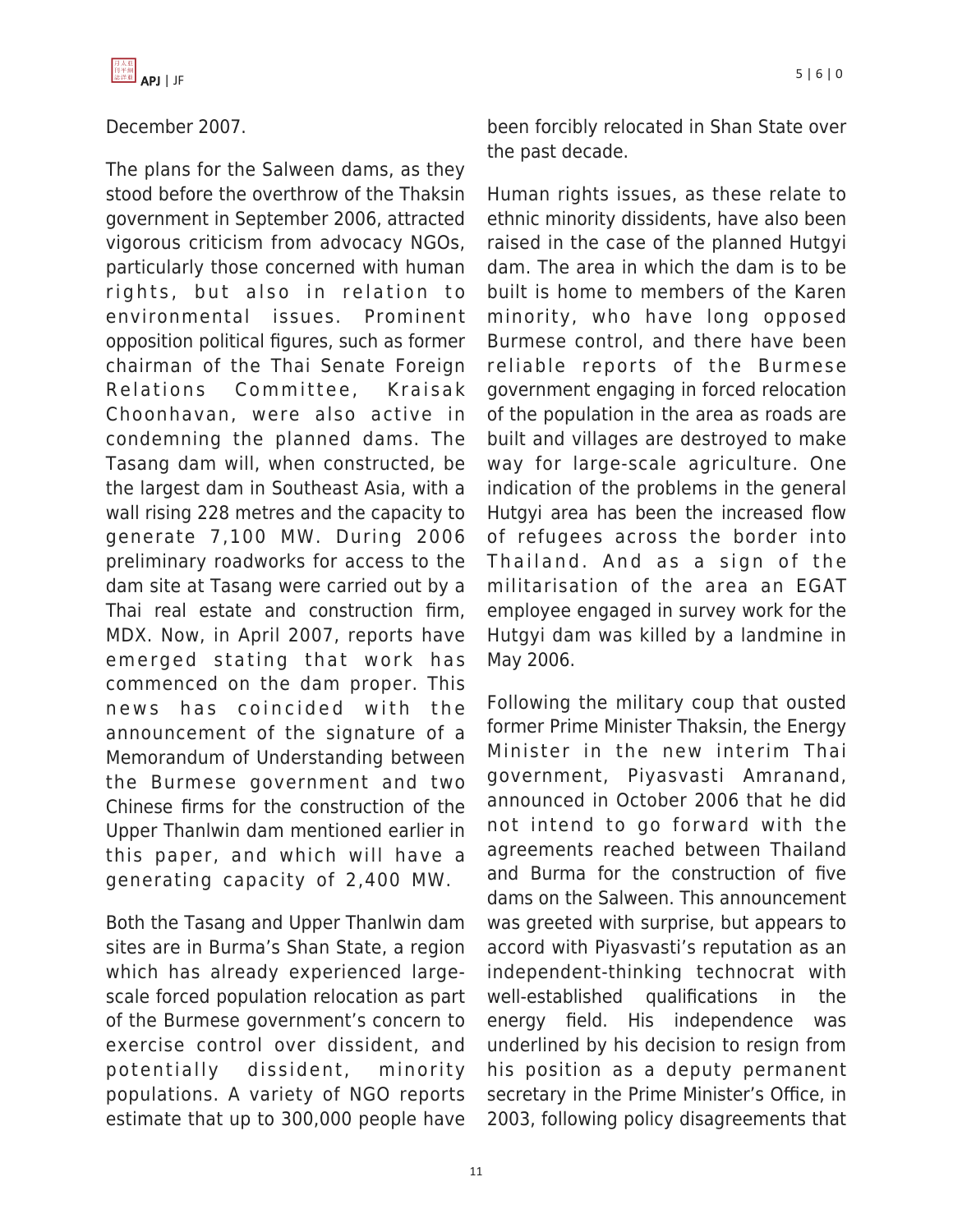

included energy issues, particularly as these related to Thaksin's hopes to privatise EGAT. In making his announcement, Piyasvasti mapped out his own view of how Thailand should meet its future energy needs, placing greater emphasis that had previously been the case on purchasing energy from Laos and sourcing gas supplies from the Middle East and from Cambodia, Indonesia and Vietnam. Nevertheless, and despite Piyasvasti's announced decision not to proceed with the agreements Thailand had previously reached with Burma in relation to the suite of dams on the Salween, it has become clear that his government is still committed to the Hutgyi dam on the Salween. And as already noted, construction of a dam at Tasang with the involvement of a Thai construction company has apparently begun.

Beyond the fact that this commitment will continue to be contested by human rights groups, and recently formed the basis of a major protest by advocacy NGOs on 28 February, the policies being followed by the interim Thai government that has replaced the Thaksin regime are clearly less accommodating to Burma than those of its predecessor. This policy, characterised by Thaksin as 'forward engagement', looked to Thailand's closer association with the Burmese regime in a range of economic activities, of which dams on the Mekong was one of the most important. Other areas in which 'forward engagement' was to define policies included the proposed involvement of Thailand in the exploitation of gas reserves in the Bay of Bengal and also in projected mining and logging ventures. Given the increasing readiness of some ASEAN members to criticise the State Peace and Development Committee (SPDC) regime in Burma, it will be of considerable interest to see whether this change in Thailand's policies, with the decision to draw back in relation to the Salween dams as a key element, results in further pressure on Burma to make at least some gestures towards reform. There are few signs that this is likely.

#### **Navigating the Mekong**

When River at risk was published in 2004, clearance of obstacles to navigation in the Mekong River between southern Yunnan and northern Thailand had just been completed. This operation followed the signature, by China, Burma, Laos and Thailand, in April 2000, of the Agreement on Commercial Navigation on the Mekong-Lancang River, which envisaged the eventual clearance of the river as far as the former Lao royal city of Luang Prabang. Despite the Environmental Impact Statement for the clearance program delivered in 2001 -- in which China had a major input -- being sharply criticised by outside observers, clearance began the following year. Financed entirely by China, and with the work largely undertaken by Chinese work crews, 23 separate rapids, reefs and other obstacles were removed from the river bed to make possible year-round navigation of the Mekong by vessels up to 150 Dead Weight Tons (DWT) as far as Chiang Saen.

Although the original plan for this first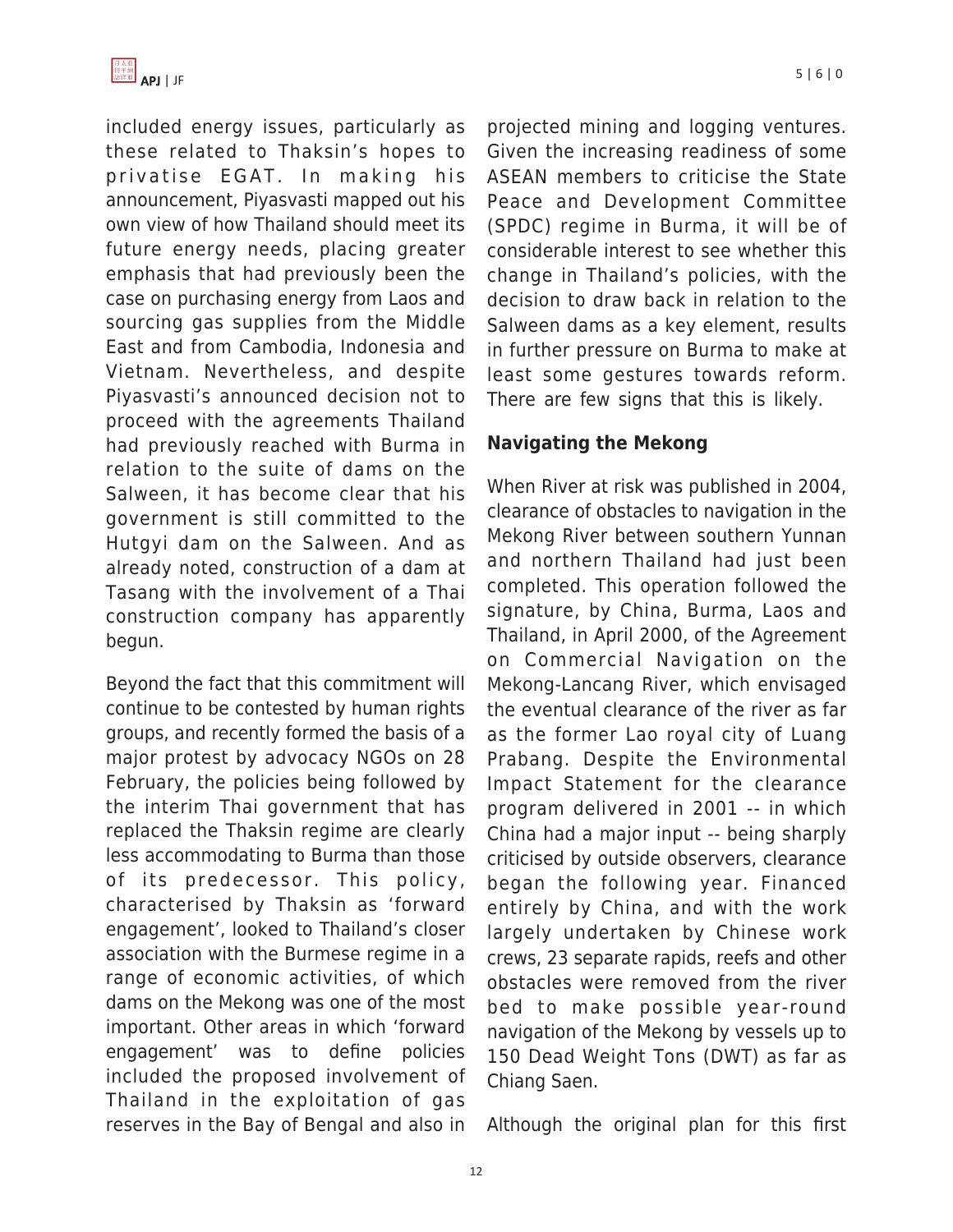

stage of the clearance operation envisaged obstacles being removed from the river as far as the Thai river port at Chiang Khong (and its Lao neighbour located directly across the Mekong, Huay Xai), unresolved boundary issues have meant that a final, major set of obstacles just upstream from Chiang Khong remain  $\hat{a} \in \cdot$  the boundary issues involved appear to relate to concerns on the part of Thai authorities that the removal of these obstacles might affect the thalweg, which is the national boundary between Thailand and Laos, as well as affecting the territorial status of sandbanks that regularly appear in the river during periods of low water. For the moment, with these obstacles still in place, Chiang Kong effectively functions as a terminal for Lao river vessels, but it is not accessible to large Chinese vessels that berth at Chiang Saen.

It also seems likely that no action has been taken to clear this remaining obstacle since there is a recognition that Chiang Khong will relatively soon become an important link in the road system that is being developed to run from Kunming, the capital of Yunnan province in China, to Bangkok. This highway will pass through Laos and will eventually cross the Mekong over a bridge at Chiang Khong. Approval for the construction of this bridge has already been given by the Thai government. As for the rest of the river clearance plan that was the subject of the agreement concluded between China, Burma, Laos and Thailand in 2000, and which would have seen clearance extend into Laos as far as Luang Prabang, there are no current signs that any of the parties are pressing for this to take place.

In terms of the parts played by the four parties to the 2000 navigation agreement since the clearances were completed, the roles of China and Thailand have been much more important than those of Burma and Laos. Burma's interest in the Mekong, despite the river's forming a national boundary, is limited by the fact of sparse settlement in the region past which the river flows. For the Burmese authorities the Irrawaddy River is of greater importance as a navigable waterway, a fact that is important to the Chinese, also, who see it as a future link in a road/river transport system that would give it access from Yunnan to the Bay of Bengal. As for Laos, as noted below its vessels appear unable to compete with Chinese cargo boats over the cleared section of the river.

In terms of the expansion of navigation on the Mekong since 2004, what has occurred is remarkable, even though there is a dearth of accurate and fully upto-date statistics to quantify developments. In China there are now two fully functioning river ports capable of handling cargo vessels throughout the year. These are at Jinghong, the last major settlement in southern Yunnan, and Guan Lei, an almost entirely new town only recently carved out of the surrounding jungle. Major dockworks were still being built when I visited Guan Lei, in February 2003, to board a cargo boat for travel down the Mekong. These dockworks have now been completed. And in Thailand substantial developments at Chiang Saen have made that river port,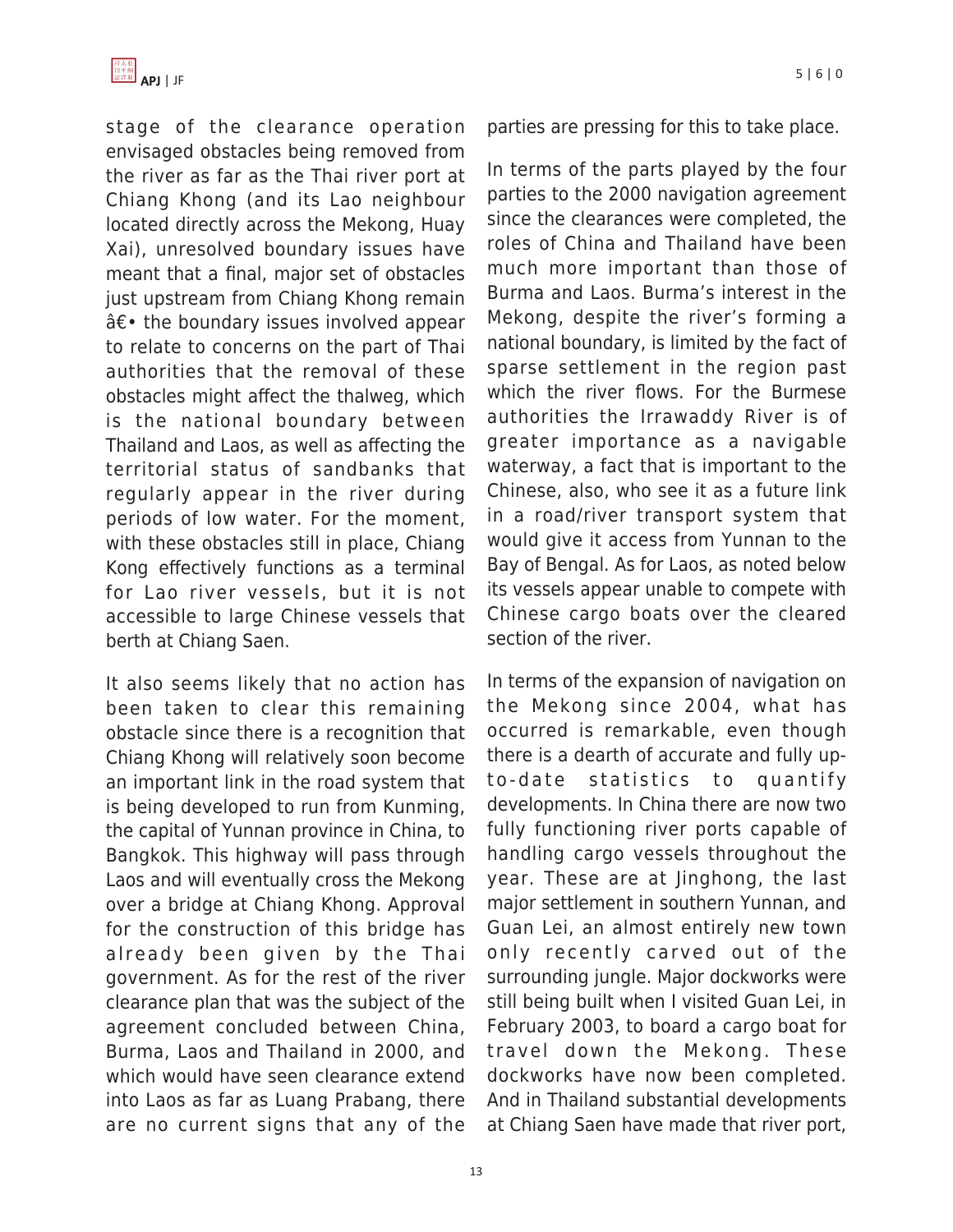and current terminal for vessels coming downriver from China, both an important trade link and a settlement in the process of demographic transformation.

As recently as 2006, most Chinese vessels coming to Chiang Saen were still loading and unloading their cargo a little upstream of the town. They did this by mooring next to a section of the river's bank that had been concreted for stability. There, with gangs of labourers employed to shift the cargo, it was carried over planks stretched between the boats and the shore. This very basic method of shifting cargo was apparently designed to circumvent paying port charges. This was despite the existence of port facilities constructed by the Thai authorities as long ago as 2004. These facilities are now in full use, as I witnessed them in January of this year. They consist of two covered pontoon docks equipped with conveyor belts and ramps suitable for truck traffic. At the time I observed the port in action, the pontoon docks were servicing eight vessels. Despite the presence of the conveyor belts linked to each dock, much of the cargo handling was still being carried out by labour gangs, with the bulk of the cargo being unloaded from China consisting of fresh fruit and vegetables.

Some heavier goods were being loaded on to trucks on the docks and trucks were also being used to bring Thai palm oil and sacks of soybean meal as backloading of the Chinese vessels for their return trip. A mobile crane was also in use for even heavier items than those picked up or delivered by truck. In the light of the current activity around this existing port,

there are plans to build a further facility downstream from Chiang Saen, which will be capable of servicing vessels up to 500 DWT. Although some of my informants spoke of work already being under way for this new port, with feasibility studies supposed to have been completed by 2006, I did not see any indication of this during my visit to Chiang Saen. (See Photograph 2 of Chinese vessels moored at the existing Chiang Saen facilities in January 2007.)



Photograph 2: Chinese vessels at Chiang Saen

As a reflection of the Chinese dominance in this river trade, when I was in Chiang Saen, there were no fewer than 24 Chinese vessels in port and strung out over a distance of some kilometres along the river. This was in contrast to the three Lao vessels I observed, and the total absence of Thai vessels. Anecdotal accounts from Thai informants to whom I spoke in both Chiang Saen and Chiang Khong suggest that the imbalance between Chinese and Thai vessels travelling on the river is of the order of 90% to 10%. In general, Thai vessels are smaller and less powerful than their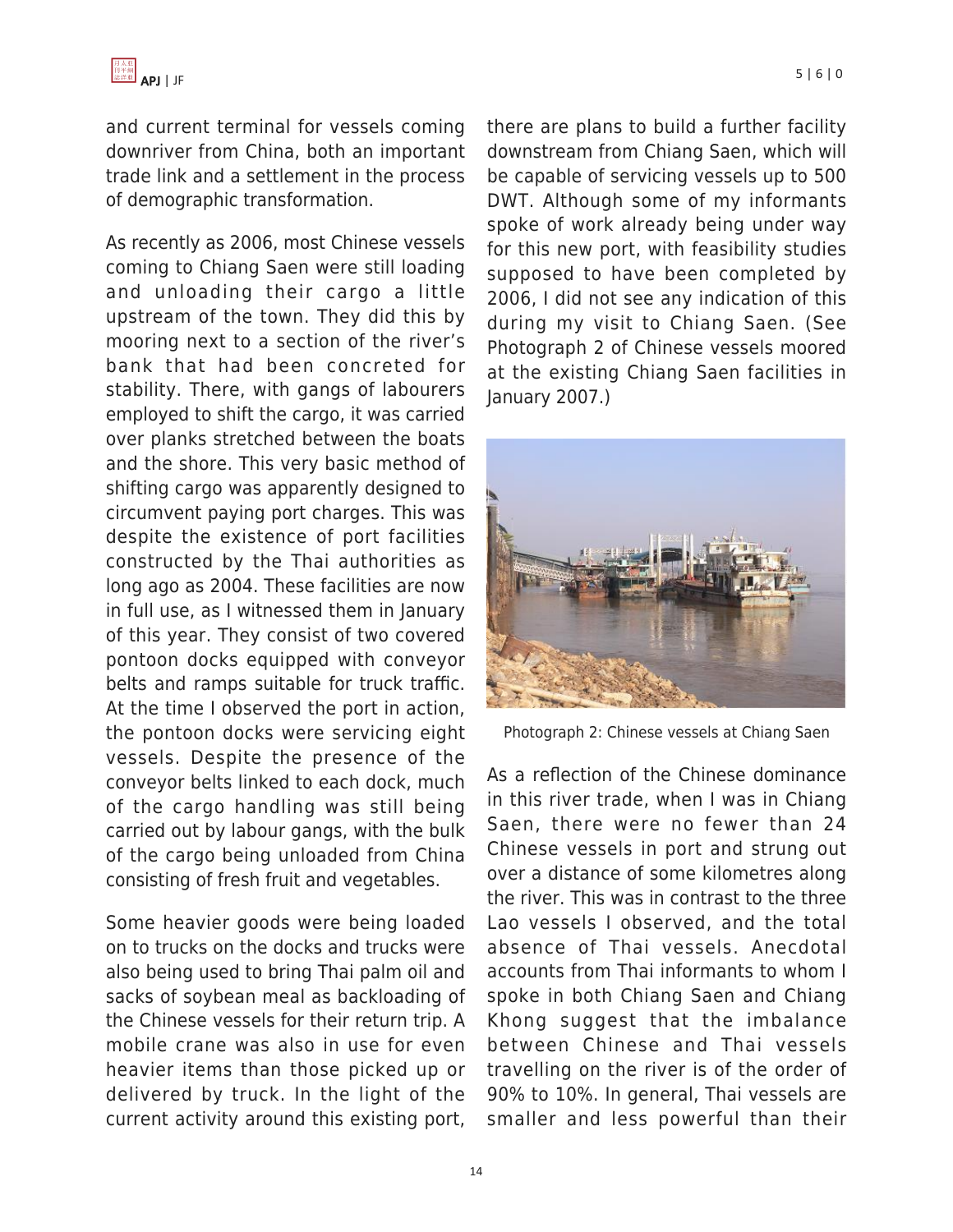

Chinese counterparts; this fact was the cause for some controversy and resentment during the 2003-04 dry season, when the Mekong fell to unusually low levels. Although this fall was certainly connected to an unusually short wet season and subsequent drought, there is no doubt that the low levels also reflected the fact that the Chinese authorities were holding back water discharges from their dams on the Mekong, at Manwan and Daochaoshan. They did this so that they could then release water in sufficient quantity for Chinese vessels to travel to and from Chiang Saen. The less powerful Thai vessels were unable to make the same transits in the relatively short period the river's water levels remained navigable.

There are no reliable statistics for the number of Chinese vessels using the port on an annual basis, though it is certain that the figure of 3,000 vessels claimed for 2004 -- an increase from 1,000 the year before -- has most certainly been exceeded. As for the figures for the trade that passes through Chiang Saen, unofficial figures compiled by researchers for the Indochina Media Memorial Foundation, in Chiang Mai, for 2006, show a balance heavily in Thai favour, with imports from China totalling approximately US\$36 million, while exports to China were approximately three times larger at US\$115 million. These figures take little account of the impact China's imports are having in northern Thailand, a point emphasised by former senator Kraisak Choonhavan, in conversations I had with him in both 2005 and 2007. He draws attention to the fact that the bulk of Chinese goods shipped into northern Thailand is made up of fruit and vegetables. These are often landed at prices against which local farmers cannot compete. This is particularly the case with garlic and onions, though there have been periods when poor growing conditions in China reversed this situation.

In March 2006 a little-publicised agreement was signed by Burma, China, Laos and Thailand to permit the transport of oil from Thailand to southern Yunnan. Under this agreement, the amount of refined oil to be shipped from Chiang Saen was set at 1,200 tons each month. Although a relatively small amount, the agreement immediately sparked environmental concerns, not least because the oil was to be shipped in barrels rather than in specially constructed vessels, so that a collision or grounding of vessels carrying oil would pose a major risk to the Mekong and its fish stocks. So far there has only been a report of one shipment having been made, of 300 tons -- with 150 tons of oil being loaded on each of two vessels. But Chinese officials have indicated that they have much bigger plans in mind and have spoken of future shipments of up to 70,000 tons per year. In speaking in these terms, a Chinese official linked the shipment of oil from Thailand to southern Yunnan with his country's concern about the possibility of Middle Eastern oil shipments through the Straits of Malacca being blocked by the United States should there be conflict between China and Taiwan. Leaving aside the likelihood of such a development occurring, the suggestion that 70,000 tons shipped up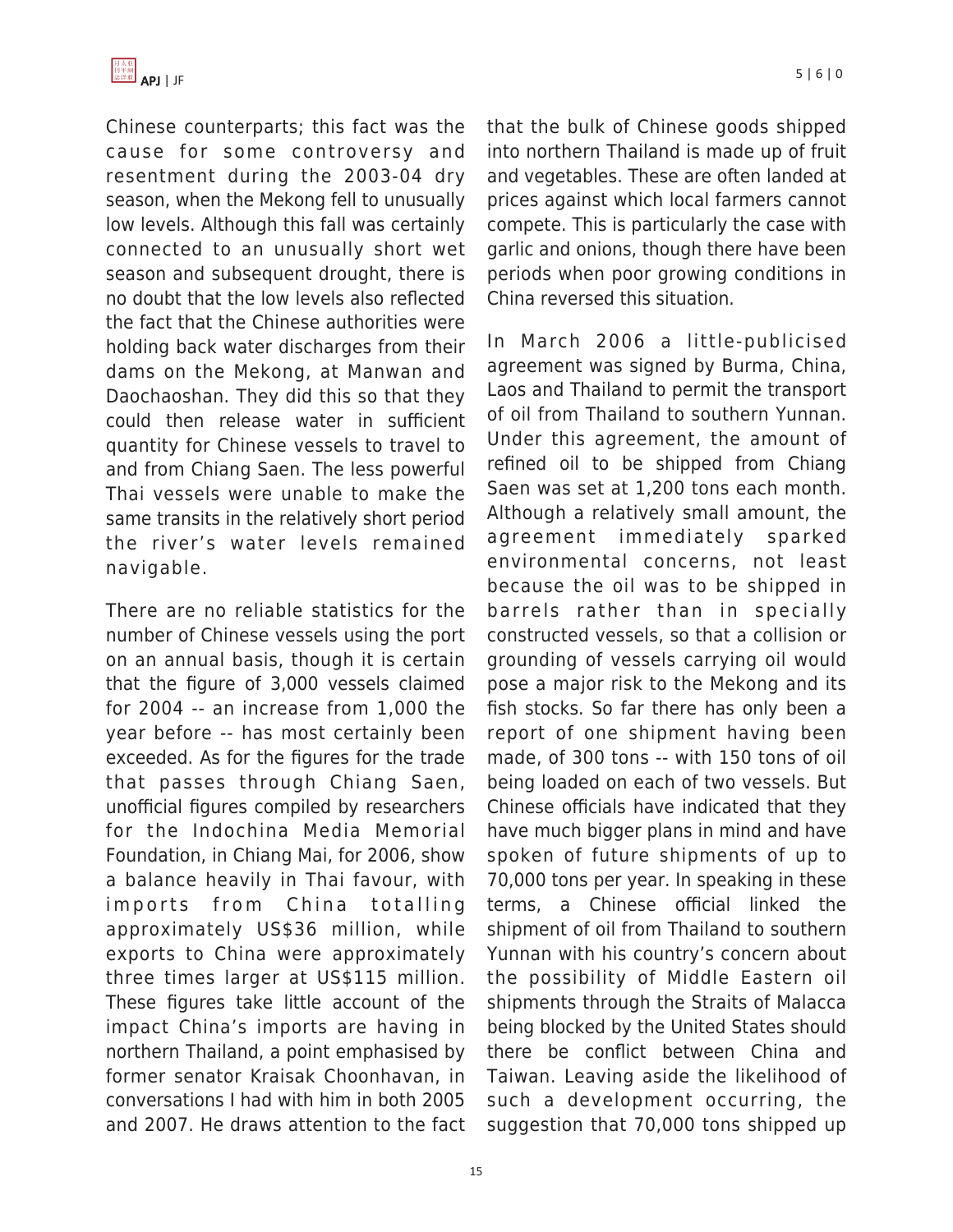

the Mekong would represent a major answer to China's energy security concerns appears to be a notable exercise in hyperbole. Today, even a moderately sized tanker carries that amount of oil. Possibly more to the point is the fact that Thailand subsidises the cost of oil so that shipments made by way of the Mekong will be landed in Yunnan at a lower price than would otherwise be the case for oil brought overland from Chinese coastal ports.

Of considerable interest is the impact that the Mekong River trade is having on Chiang Saen town, and more generally within Chiang Rai province, within which the town is located. Until the early 1980s Chiang Saen, which I visited several times during that decade, was little more than an overgrown village beside the Mekong River. Once the site of a small, fourteenth century kingdom, whose walls remain to the present day, it and the river plains surrounding the town were the site of repeated clashes between Thai and Burmese armies in the eighteenth century, to the point where the settlement had almost disappeared by the nineteenth century. Although, by the late 1990s, Chiang Saen had grown in size and was used in a limited fashion as a terminal for trade between southern Yunnan and northern Thailand, its status was transformed by the navigation clearances completed in 2004. Most particularly, its growth in size has been accompanied by what, for want of a better word, may be described as its 'Sinification'.

Chinese immigration into Thailand has, of

course, a long history What is striking about developments at Chiang Saen, and in Chiang Rai province as a whole, is the rapidity with which a new Chinese element has become part of the demographic and commercial landscape. This change was well described by Joshua Kurlantzick, of the Carnegie Institute, in an article published in the Bangkok Post in October 2005, in which he wrote of the sudden burgeoning in the number of Chinese restaurants in Chiang Saen, signs in Chinese advertising cheap telephone calls to Yunnan and the apparently dominant presence of Chinese nationals in the town's commerce. The picture Kurlantzick offered appeared entirely justified in the course of my own visit in January 2007. But, more to the point, it is also the view of the range of Thai informants with whom I discussed the impact of Chinese in-migration, both legal and otherwise, into Chiang Saen and Chaing Rai province. These informants, who included a senior Thai politician, business figures in both Chiang Mai and Chiang Khong, and Thai NGO representatives, provided an anecdotal picture of unregulated Chinese immigration into Chiang Saen, with illegal immigrants marrying Thai women in order to regularise their status and become eligible to own land. In no case were my informants able to quantify the number of Chinese immigrants who had settled in the area around Chiang Saen, but there seems no basis for doubting the basic validity of their accounts.

One reason this is so is the quite clear indication that illegal and undocumented Chinese immigration into Burma, Laos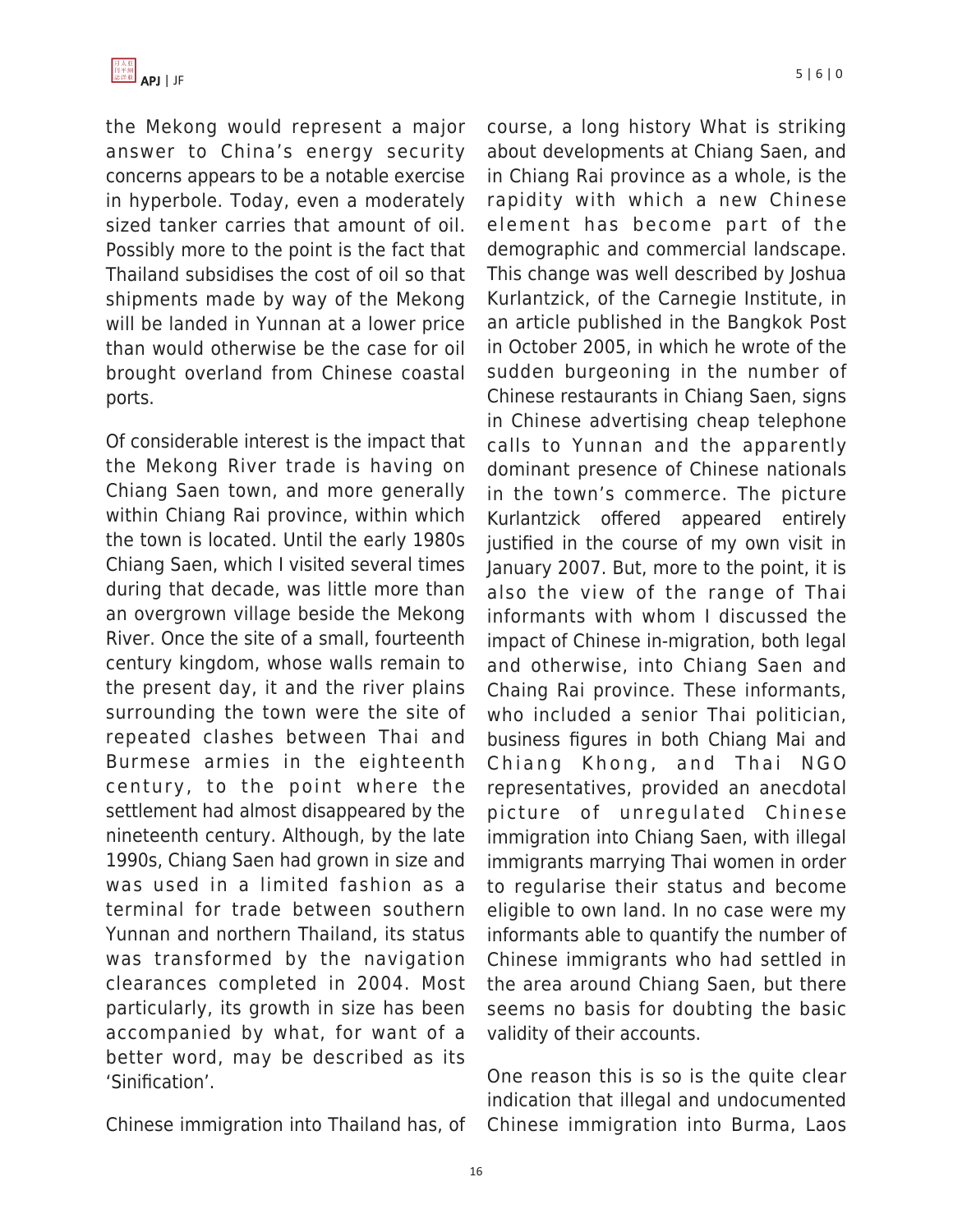

and Thailand has been taking place for some time. It is now accepted that Lashio and Mandalay in Burma have Chinese populations exceeding 50% and 25% respectively. As recorded in The paramount power, illegal Chinese immigration into Laos is a real, if undocumented, fact, with the new arrivals ranging from poor rural peasants to minor businessmen. Chinese settlement in northern Thailand, in Chiang Rai province, is taking place at a time when there has been a major increase in Chinese commercial activity in the region, with the most active role being played by interests based in Yunnan . While the announcement of plans, such as those for an industrial estate in Chiang Saen, may not always proceed at the pace their promoters promise, the overall picture is one of Chinese corporations playing an increasingly active role in the region. According to Dai Jie, deputy director of Yunnan Provincial Bureau of Foreign Trade and Economic Cooperation, a threephase project consisting of a 'commodities city, duty-free zone and a supplier's centre,' close to Chiang Saen town, is set to be completed in 2014.

As already noted in relation to the shipments of oil up the Mekong from Chiang Saen to Yunnan, the environmental costs of the commercial activity now centred around Chiang Saen are a subject for concern among the active Thai advocacy NGOs that monitor developments linked to the Mekong River. More generally, these groups draw attention to the decline in fish catches along the course travelled by vessels between Chiang Saen and Yunnan, and particularly in relation to catches in the area immediately around the town. They also argue that as a result of changes in flow patterns along the river between Chiang Saen and Chiang Khong river banks and sandbanks used for horticulture in dry seasons continue to be adversely affected. These variations in flow patterns are, the NGOs argue, the product both of the dams that have already been built in China and of the negative hydrological effects of the clearances that have been undertaken to facilitate navigation.

#### **Concluding Remarks**

The developments discussed in this paper point to the manner in which environmental issues, and frequently those issues combined with concerns relating to human rights, are playing an increasingly important part in the politics of the Asian region. Concern for the environment is no longer a fringe issue, and there is no more striking illustration of this fact than the domestic opposition that was mounted within China to the proposed dams on the Nu, and which sparked the important but unexpected reaction by the Chinese premier, Wen Jiabao, to step in and put plans for the construction of 13 dams on hold. Attention has also been drawn in the paper to the important part played by Thai environmental activists in relation to their government's policies, both towards the Salween and the Mekong.

Although the broader issue of climate change has dominated global discussion of environmental issues, the politics of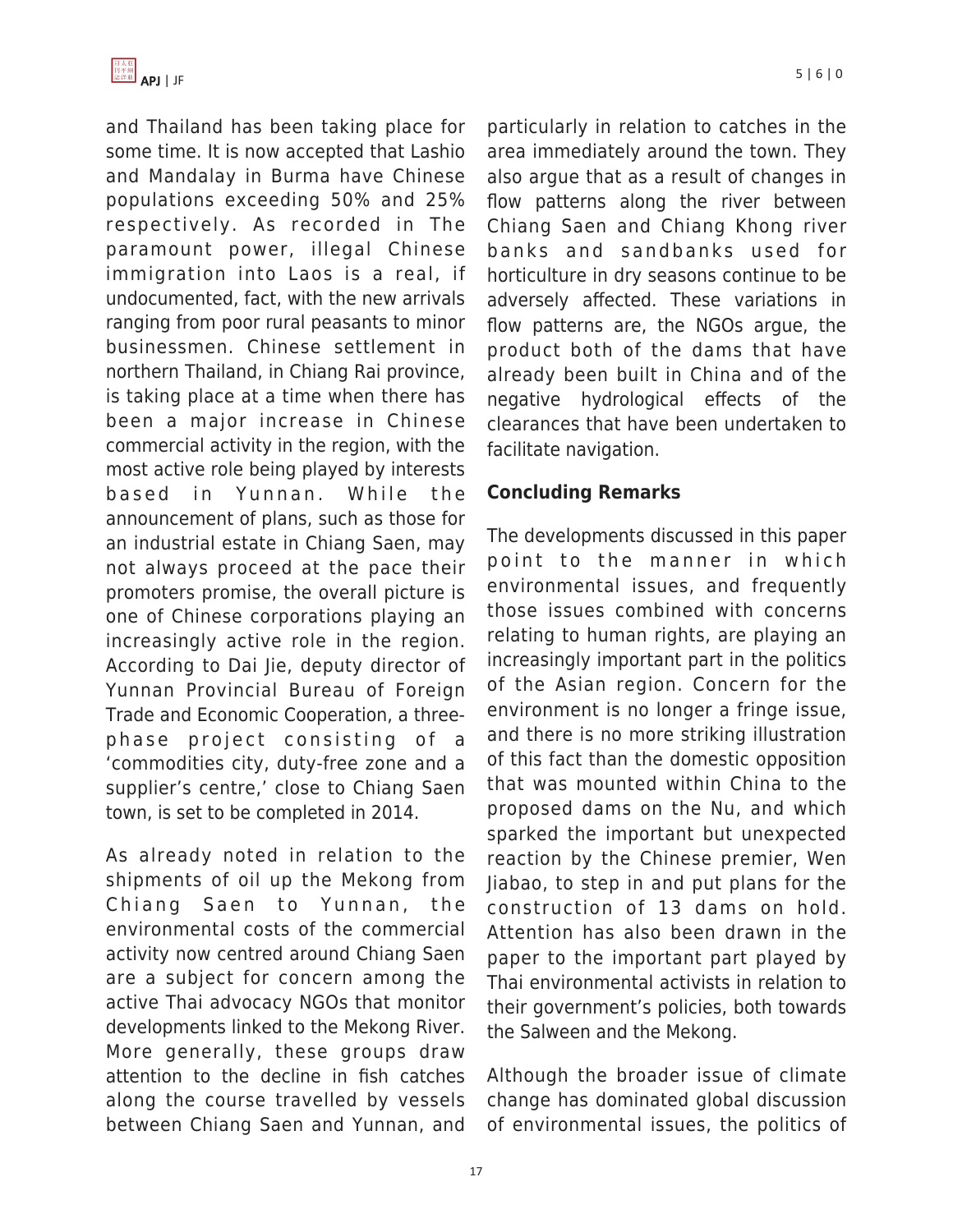

water, of its use and its availability are receiving ever-greater attention. And this is likely to be increasingly the case as the future use of rivers in China and Southeast Asia intersects with policies linked to energy and increased irrigation. The centrality of rivers and their exploitation to a broad range of political issues is strikingly illustrated in the two cases examined in this paper. In the case of the Salween, energy resources in China, Burma and Thailand, human rights in Burma and intra-ASEAN relations are all issues that stem from the contested future of a river. And for the Mekong, while attention has previously focused chiefly on China's dam-building activities, the new navigation regime has raised environmental issues while playing a part in the increasing Chinese presence in northern Thailand. That UNESCO should now be involved in what is currently an unresolved issue over the heritage status of the Three Parallel Rivers region, through which the Nu, Mekong and Yangtze all flow, is a testimony to increasingly broad reach of environmental factors.

Neither the Salween nor the Mekong are close to the parlous state of China's Yellow River, which is suffering from the combined effects of overuse, recurrent droughts, and the decrease of snow-melt as Himalayan glaciers contract in size. The river's dire condition has prompted consideration within China of the possibility of a transfer of water from other rivers, including even one as far distant as the Yangtze, in an effort to return its flow to a healthy state. So while the Mekong and the Salween are currently in a notably healthy state by comparison with the Yellow River, and indeed, the lower reaches of the Yangtze, their futures are not automatically assured. The fact that both are vital to the well-being of the countries through which they flow make the matters examined in this paper issues of real consequence.

At another level, the issues examined in this paper reinforce the judgments made in The paramount power, as China's involvement with the countries of Southeast Asia continues to grow. So, at the same time as China seeks to develop hydropower on the Nu within its own territory, it is closely involved through Chinese-based commercial companies in the developments taking place on the Salween beyond its borders. And, as is clear from the information provided on developments associated with navigation of the Mekong, China is both integral to the navigation process itself and becoming ever more deeply involved in the commercial life of Thailand's Chiang Rai province, in which the river port of Chiang Saen is located. All of these developments reinforce a judgment that China continues to build on its previous successes in dealing with the countries of Southeast Asia — particularly those of the mainland region — to project further its influence on a peaceful basis and in cooperation with those states.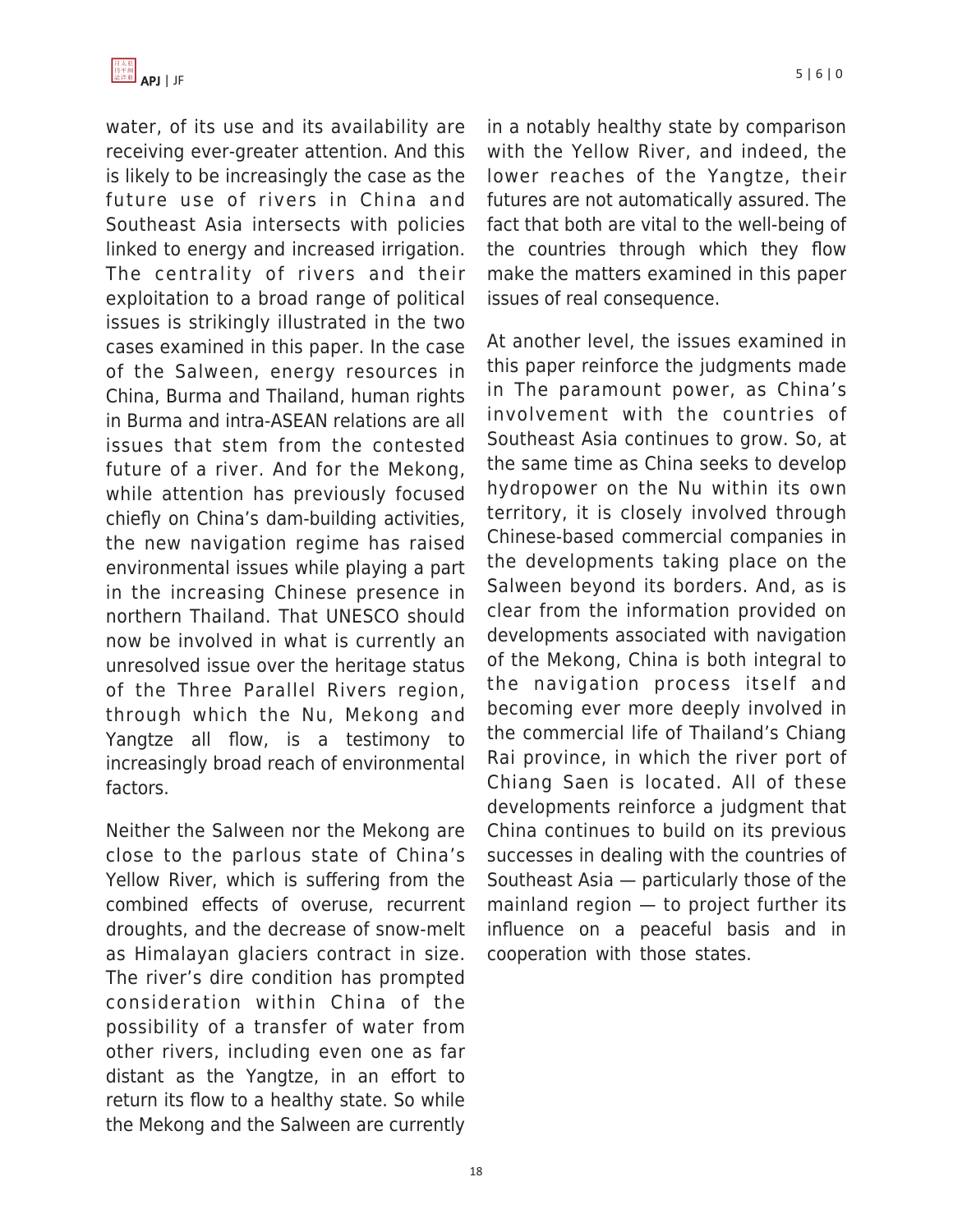#### THE PLANNED HYDROPOWER PROJECTS ON NU RIVER

| Name of<br>hydropower project | Installed<br>capacity (MW) | Annual power<br>output (100 mln<br>kWh) | Height of dam<br>(m) | Investment<br>(RMB/kW) | Investment<br>(RMB/kWh) |
|-------------------------------|----------------------------|-----------------------------------------|----------------------|------------------------|-------------------------|
| Songta                        | 4200                       | 178.7                                   | 307                  | 4685                   | 1.101                   |
| Bingzhongluo                  | 1600                       | 83.4                                    | 54.5                 | 3271                   | 0.628                   |
| Mail                          | 4200                       | 189.7                                   | 300                  | 4393                   | 0.972                   |
| Lumadeng                      | 2000                       | 100.9                                   | 165                  | 4565                   | 0.906                   |
| Fugong                        | 400                        | 19.8                                    | 60                   | 5733                   | 1.158                   |
| Bijiang                       | 1500                       | 118                                     | 71.4                 | 3958                   | 0.831                   |
| Yabiluo                       | 1800                       | 90.6                                    | 133                  | 3334                   | 0.662                   |
| Lushui                        | 2400                       | 127.4                                   | 175                  | 3661                   | 0.689                   |
| Liuku                         | 180                        | 7.6                                     | 35.5                 | 5238                   | 1.24                    |
| Shitouzai                     | 440                        | 22.9                                    | 59                   | 5273                   | 1.103                   |
| Saige                         | 1000                       | 53.7                                    | 79                   | 3645                   | 0.68                    |
| Yansangshu                    | 1000                       | 52.0                                    | 84                   | 4354                   | 0.837                   |
| Guannoo                       | sool                       | 31.5                                    | 58                   | 4788                   | 0.912                   |

Source: Yunnan Wang (Yunnan Net)

#### **APPENDIX**

# **A brief overview of current, and controversial, issues associated with the Mekong**

The content of this paper has, in relation to the Mekong, been essentially concerned with navigation and associated developments. At a broader level, the release of two key documents during 2006 seems likely to spark further controversy in relation to the uses made of the river and the institutions that play a role in determining its future. These documents are: a Mekong River Commission (MRC) draft document, 'Integrated Basin Flow Management Report No. 8, Flow-regime assessment,' of February 2006, and a joint World Bank (WB) and Asian Development Bank (ADB) working paper, 'Future directions for water resource management in the Mekong basin, Mekong Water Resources Assistance Strategy', released in June 2006.

The first of these two documents has been released at a time when there is very active discussion about the future role of the MRC, in particular the extent to which it can play a role in which its transnational responsibilities can supersede the interests of its four, individual national members. And, most importantly, it bears on the question of the extent to which the MRC should play a role in promoting development (infrastructure such as dams and water diversion projects) as opposed to its role to date as, essentially, being a repository of knowledge about the Mekong River and its basin. The particular salience of this latter issue is illustrated by the fact that the MRC document discusses in detail a range of predicted and costly effects that could occur in Cambodia -- where fish form the overwhelming source of the population's protein intake -- in the event of three different 'flow regimes'.

The WB/ADB Working Paper, which, most usefully, should be read in conjunction with the MRC paper just discussed, states in its 'Executive Summary' that the 'bottom line message of this Mekong Water Resources Assistance Strategy is that the analytical work on development scenarios has, for the first time, provided evidence that there remains considerable potential for development of Mekong water resources'. In the light of this conclusion, and conceived in terms of the river's trans-national character, the paper urges a move away from 'the more precautionary approach of the past decade that tended to avoid any risk associated development, at the expense of stifling investments'. While not disregarding risks, the paper argues that 'balanced development' should be 'the driving principle for the management and development of the Mekong River Water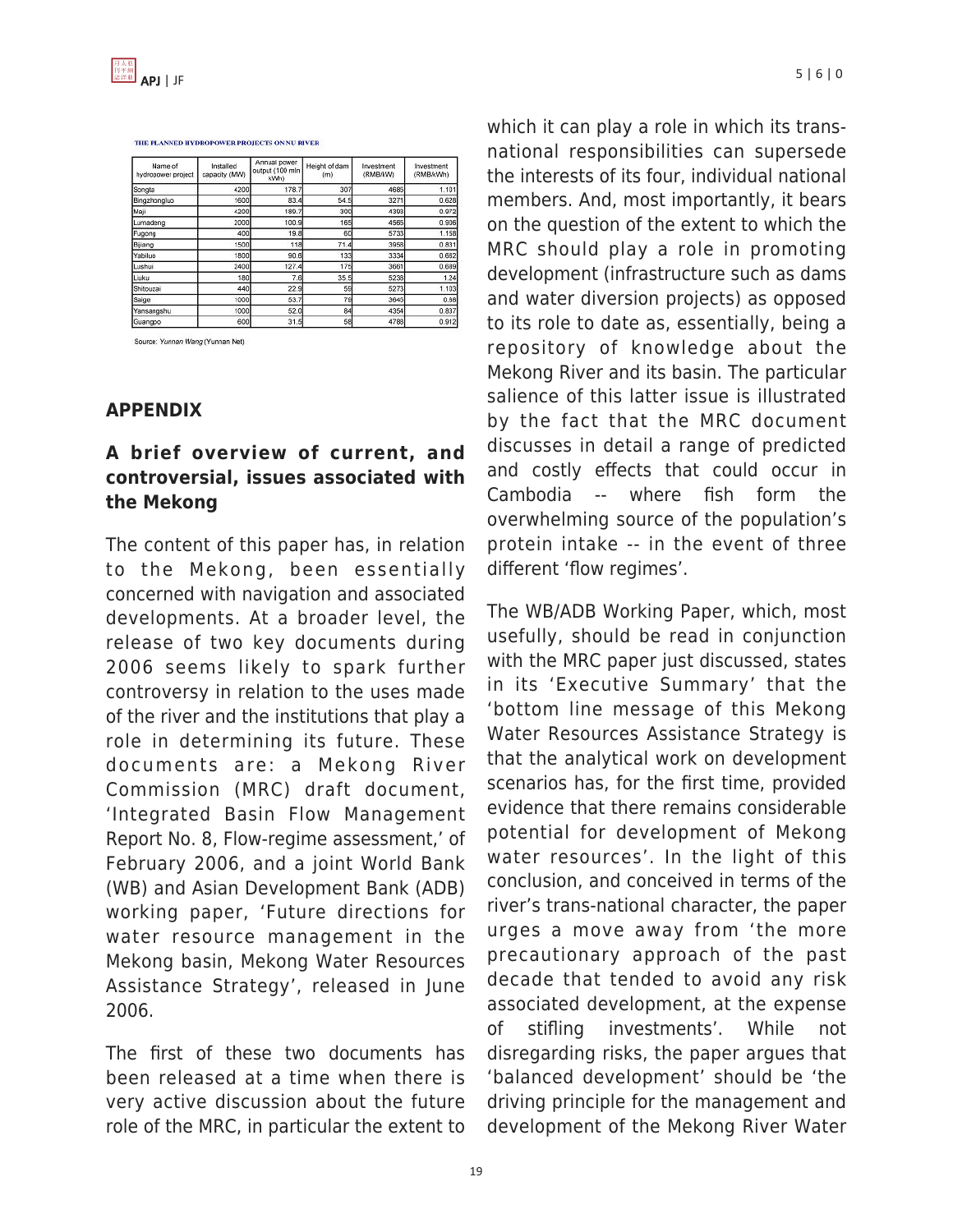resources in the coming years'.

The issues involved in these two documents go the heart of the Mekong's future and that of the people of the Mekong basin. As such they deserve extended analysis, which is beyond the compass of this brief note. For the moment it is sufficient to observe that should the assumptions in the two documents prove to be incorrect the cost in human terms could be high indeed. One of the reasons for this sombre conclusion is to be found in the problems that are already apparent in the case of infrastructure development on two rivers that are tributaries of the Mekong, the Se San and the Sre Pok, which rise in Vietnam but flow into the Mekong in Cambodia.

As discussed in River at risk, Vietnam's decision to build dams on Mekong tributaries has resulted in substantial and damaging effects on Cambodian communities living downstream. Despite the warm political relations between Cambodia and Vietnam, no solution has been found to the problems caused by the presence of these dams and the consequences of water releases from them. With the prospect of a very substantial increase in the number of dam projects being undertaken in Vietnam and Laos, some of which are on Mekong tributaries that are trans-national in character, the need to put in place a future, equitable governance of the Mekong system as a whole — an issue central to the MRC and WB/ADB documents — is clearly of great importance. The manner in which this issue is resolved, or a failure to do so, will be of the greatest importance for the 70 million people who live in this great river's basin.

This article was originally published at [Lowy Institute for International Policy,](http://www.lowyinstitute.org/) [Ausutralian National University](http://www.lowyinstitute.org/), May 2007. Posted at Japan Focus, June 11, 2007.

[Milton Osborne](http://en.wikipedia.org/wiki/Milton_Osborne) is an Australian historian, author, and consultant specializing in Southeast Asia.

World's top 10 rivers at risk, Gland, Switzerland, WWF International, March 2007. The other rivers listed, in addition to the Murray-Darling, Mekong and Salween, were the Danube, La Plata, Rio Grande-Rio Bravo, Ganges, Indus, Nile and Yangtze.

River at risk: the Mekong and the water politics of China and Southeast Asia, Lowy Institute Paper 02, The Lowy Institute for International Policy, Sydney, 2004; and, The paramount power: China and the countries of Southeast Asia, Lowy Institute Paper 11, The Lowy Institute for International Policy, Sydney, 2006.

China's long history of pursuing policies without notable concern for the physical environment is charted in Mark Elvin's, The retreat of the elephants: an environmental history of China, New Haven CT, Yale University Press, 2004. An important survey of contemporary environmental issues in China is Elizabeth C. Economy's, The river runs black: the environmental challenge to China's future, Ithaca NY, Cornell University Press, 2004.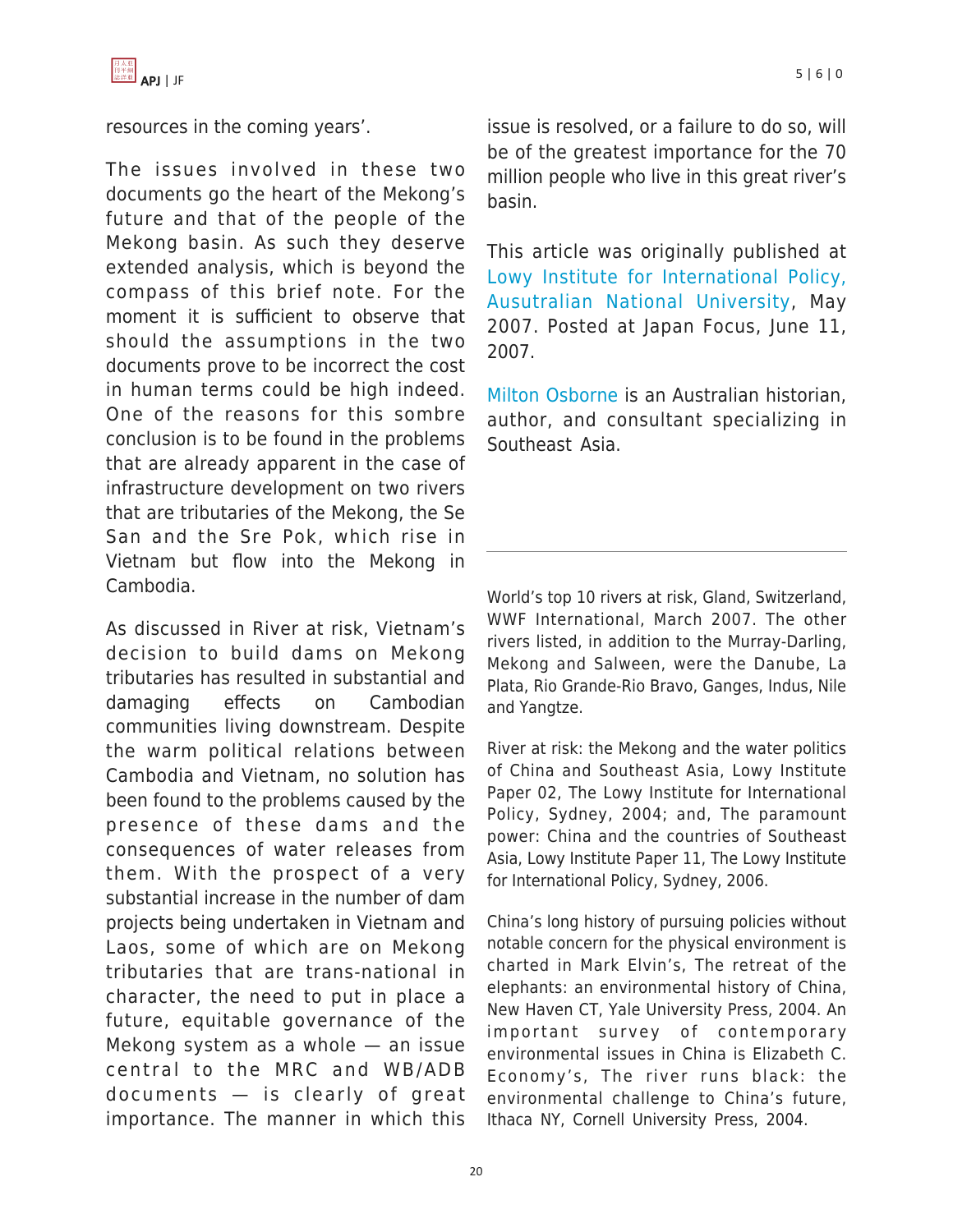

Jim Yardley, Chinese Premier focuses on pollution and the poor, New York Times, 5 March 2007.

See Osborne, River at risk, pp 31-2, in relation to the Pak Mun dam and the subsequent policy shift by the Thai government.

[UNESCO World Heritage, Three Parallel Rivers of](http://whc.unesco.org/en/list/1083) [Yunnan Protected Areas.](http://whc.unesco.org/en/list/1083)

Background information on the Salween is usefully provided in, The Salween under threat: damming the longest free river in Southeast Asia, published by Salween Watch, Southeast Asia Rivers Network (SEARIN), and the Center for Social Development Studies, Chulalongkorn University, Chiang Mai, 2004. Although quite clearly an advocacy document, there is no reason to question the basic facts provided in it.

Jim Yardley, Chinese project on the Nu-Salween River pits environmentalists against development plans, New York Times, 3 January 2005. See, also, Yunnan hydropower expansion: update on China's power industry reforms & the Nu, Lancang & Jinsha dams, a paper prepared by Chiang Mai University's Unit for Social and Environmental Research and Green Watershed, Kunming, People's Republic of China, February 2004.

For details of the ASEAN Power Grid, see [here.](http://www.aseansec.org/10367.htm)

Yardley, as cited in footnote 6.

Bangkok Post, 18 December 2003.

Osborne, River at risk, pp 12-13, and footnote 17.

Please visit [here.](http://www.irrawaddy.org/aviewer.asp?a=6024&z=10)

[Nava Thakuria, India and Burma: such good](http://www.asiasentinel.com) [friends, Asia Sentinel, 27 February 2007.](http://www.asiasentinel.com)

Executive Summary, Report of a Joint Reactive Monitoring Mission to the Three Parallel Rivers of Yunnan Protected Areas, China, from 5 to 15 UNESCO, Convention Concerning the Protection of the World Cultural and Natural Heritage, World Heritage Committee, Thirtieth Session, Vilnius, Lithuania, Asia-Pacific, 8-16 July 2006, pp 5-6.

Ibid, footnote 15.

UNESCO, Convention Concerning the Protection of the World Cultural and Natural Heritage, World Heritage Committee, Thirtieth Session, Vilnius, Lithuania, 8-16 July 2006, Asia Pacific, pp 7-8.

Zhang Kejia, Three Parallel Rivers region focus on monitoring mission. China Youth Daily, 17 July 2006.

These developments are summarised in Will Baxter, Dam the Salween, damn its people, Asia Times Online, 15 September 2006. See, also, Salween Watch Media Advisory, Press conference and submission of petition letter against the Salween Dams in Burma, 28 February 2007.

Interview with Khun Kraisak Choonhavan, 9 January 2007, Bangkok.

Myanmar signs deal with Chinese firms to build hydroelectric plant, International Herald Tribune, carrying an Associated Press report of 7 April 2007. The Chinese firms involved are, Farsighted Investment Group Company Limited and Gold Water Resources Company Limited.

Shawn L. Nance, Unplugging Thailand, Myanmar energy deals, Asia Times Online, 14 November 2006.

Will Baxter, Dam the Salween as cited in footnote 20.

[Will](http://www.nadir.org/nadir/initiativ/agp/free/imf/burma/2006/1213salween_dams.html) [Baxter, Thailand and Myanmar at odds over](https://apjjf.org/javascript:void(0);/*1181588163164*) [Salween dams, Burma, Archives of global](https://apjjf.org/javascript:void(0);/*1181588163164*) [protest, 13 December 2006.](https://apjjf.org/javascript:void(0);/*1181588163164*)